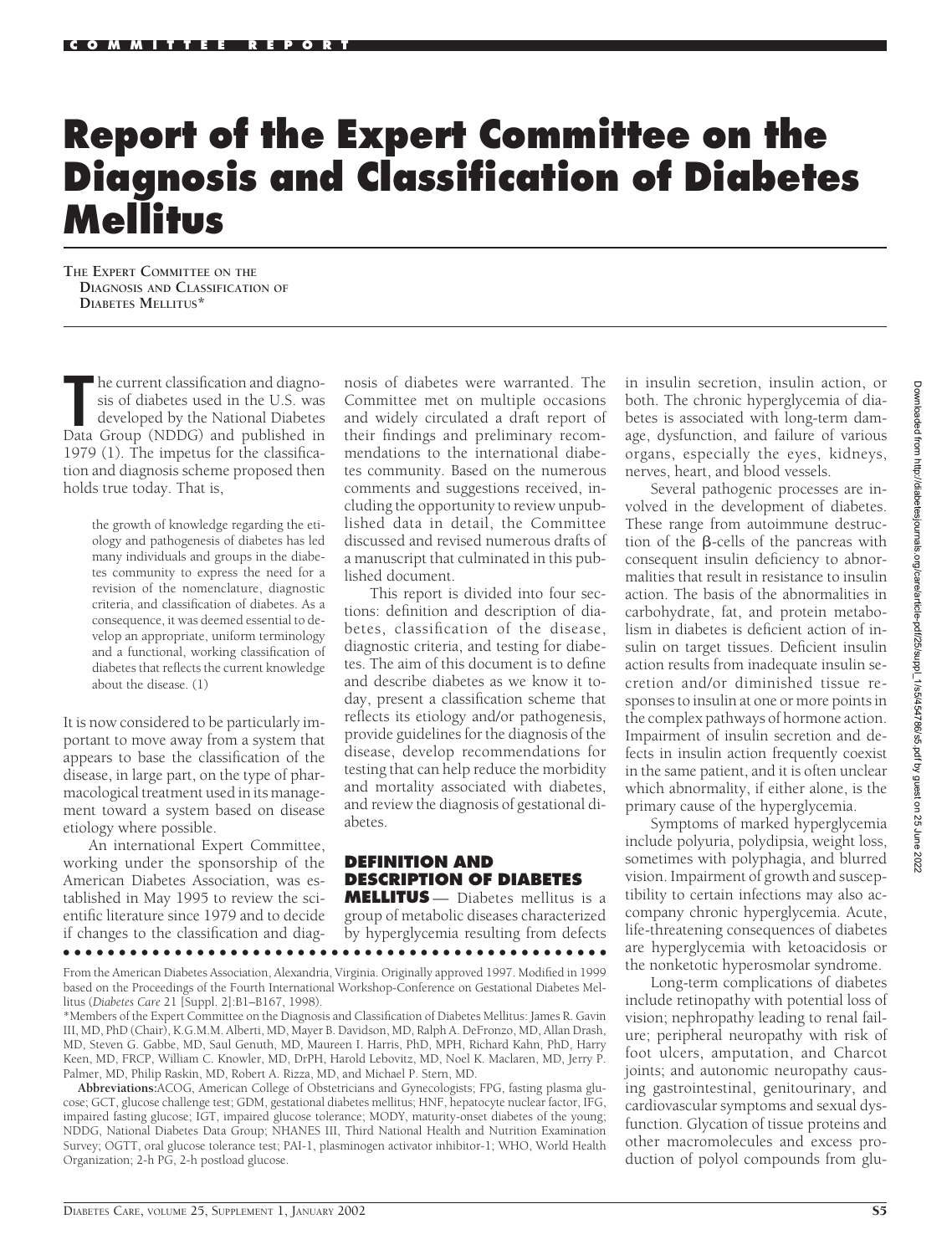cose are among the mechanisms thought to produce tissue damage from chronic hyperglycemia. Patients with diabetes have an increased incidence of atherosclerotic cardiovascular, peripheral vascular, and cerebrovascular disease. Hypertension, abnormalities of lipoprotein metabolism, and periodontal disease are often found in people with diabetes. The emotional and social impact of diabetes and the demands of therapy may cause significant psychosocial dysfunction in patients and their families.

The vast majority of cases of diabetes fall into two broad etiopathogenetic categories (discussed in greater detail below). In one category (type 1 diabetes), the cause is an absolute deficiency of insulin secretion. Individuals at increased risk of developing this type of diabetes can often be identified by serological evidence of an autoimmune pathologic process occurring in the pancreatic islets and by genetic markers. In the other, much more prevalent category (type 2 diabetes), the cause is a combination of resistance to insulin action and an inadequate compensatory insulin secretory response. In the latter category, a degree of hyperglycemia sufficient to cause pathologic and functional changes in various target tissues, but without clinical symptoms, may be present for a long period of time before diabetes is detected. During this asymptomatic period, it is possible to demonstrate an abnormality in carbohydrate metabolism by measurement of plasma glucose in the fasting state or after a challenge with an oral glucose load.

# **CLASSIFICATION OF DIABETES MELLITUS AND OTHER CATEGORIES OF GLUCOSE**

**REGULATION** — A major requirement for epidemiological and clinical research and for the clinical management of diabetes is an appropriate system of classification that provides a framework within which to identify and differentiate its various forms and stages. While there have been a number of sets of nomenclature and diagnostic criteria proposed for diabetes, no generally accepted systematic categorization existed until the NDDG classification system was published in 1979 (1). The World Health Organization (WHO) Expert Committee on Diabetes in 1980 and, later, the WHO Study Group on Diabetes Mellitus endorsed the substantive recommendations

of the NDDG (2). These groups recognized two major forms of diabetes, which they termed insulin-dependent diabetes mellitus (IDDM, type 1 diabetes) and non-insulin-dependent diabetes mellitus (NIDDM, type 2 diabetes), but their classification system went on to include evidence that diabetes mellitus was an etiologically and clinically heterogeneous group of disorders that share hyperglycemia in common. The overwhelming evidence in favor of this heterogeneity included the following:

- 1. There are several distinct disorders, most of them rare, in which glucose intolerance is a feature.
- 2. There are large differences in the prevalence of the major forms of diabetes among various racial or ethnic groups worldwide.
- 3. Patients with glucose intolerance present with great phenotypic variation; take, for example, the differences between thin, ketosis-prone, insulin-dependent diabetes and obese, nonketotic, insulin-resistant diabetes.
- 4. Evidence from genetic, immunological, and clinical studies shows that in western countries, the forms of diabetes that have their onset primarily in youth are distinct from those that have their onset mainly in adulthood.
- 5. A type of non-insulin-requiring diabetes in young people, inherited in an autosomal dominant fashion, is clearly different from the classic acuteonset diabetes that typically occurs in children.
- 6. In tropical countries, several clinical presentations occur, including diabetes associated with fibrocalcific pancreatitis.

These and other lines of evidence were used to divide diabetes mellitus into five distinct types (IDDM, NIDDM, gestational diabetes mellitus [GDM], malnutritionrelated diabetes, and other types). The different clinical presentations and genetic and environmental etiologic factors of the five types permitted discrimination among them. All five types were characterized by either fasting hyperglycemia or elevated levels of plasma glucose during an oral glucose tolerance test (OGTT). In addition, the 1979 classification included the category of impaired

glucose tolerance (IGT), in which plasma glucose levels during an OGTT were above normal but below those defined as diabetes.

The NDDG/WHO classification highlighted the heterogeneity of the diabetic syndrome. Such heterogeneity has had important implications not only for treatment of patients with diabetes but also for biomedical research. This previous classification indicated that the disorders grouped together under the term diabetes differ markedly in pathogenesis, natural history, response to therapy, and prevention. In addition, different genetic and environmental factors can result in forms of diabetes that appear phenotypically similar but may have different etiologies.

The classification published in 1979 was based on knowledge of diabetes at that time and represented some compromises among different points of view. It was based on a combination of clinical manifestations or treatment requirements (e.g., insulin-dependent, non-insulin-dependent) and pathogenesis (e.g., malnutrition-related, "other types," gestational). It was anticipated, however, that as knowledge of diabetes continued to develop, the classification would need revision. When the classification was prepared, a definitive etiology had not been established for any of the diabetes subclasses, except for some of the "other types." Few susceptibility genes for diabetes had been discovered, and an understanding of the immunological basis for most type 1 diabetes was just beginning.

The current Expert Committee has carefully considered the data and rationale for what was accepted in 1979, along with research findings of the last 18 years, and we are now proposing changes to the NDDG/WHO classification scheme (Table 1). The main features of these changes are as follows:

- 1. The terms insulin-dependent diabetes mellitus and non-insulindependent diabetes mellitus and their acronyms, IDDM and NIDDM, are eliminated. These terms have been confusing and have frequently resulted in classifying the patient based on treatment rather than etiology.
- 2. The terms type 1 and type 2 diabetes are retained, with arabic numerals being used rather than roman numerals. We recommend adop-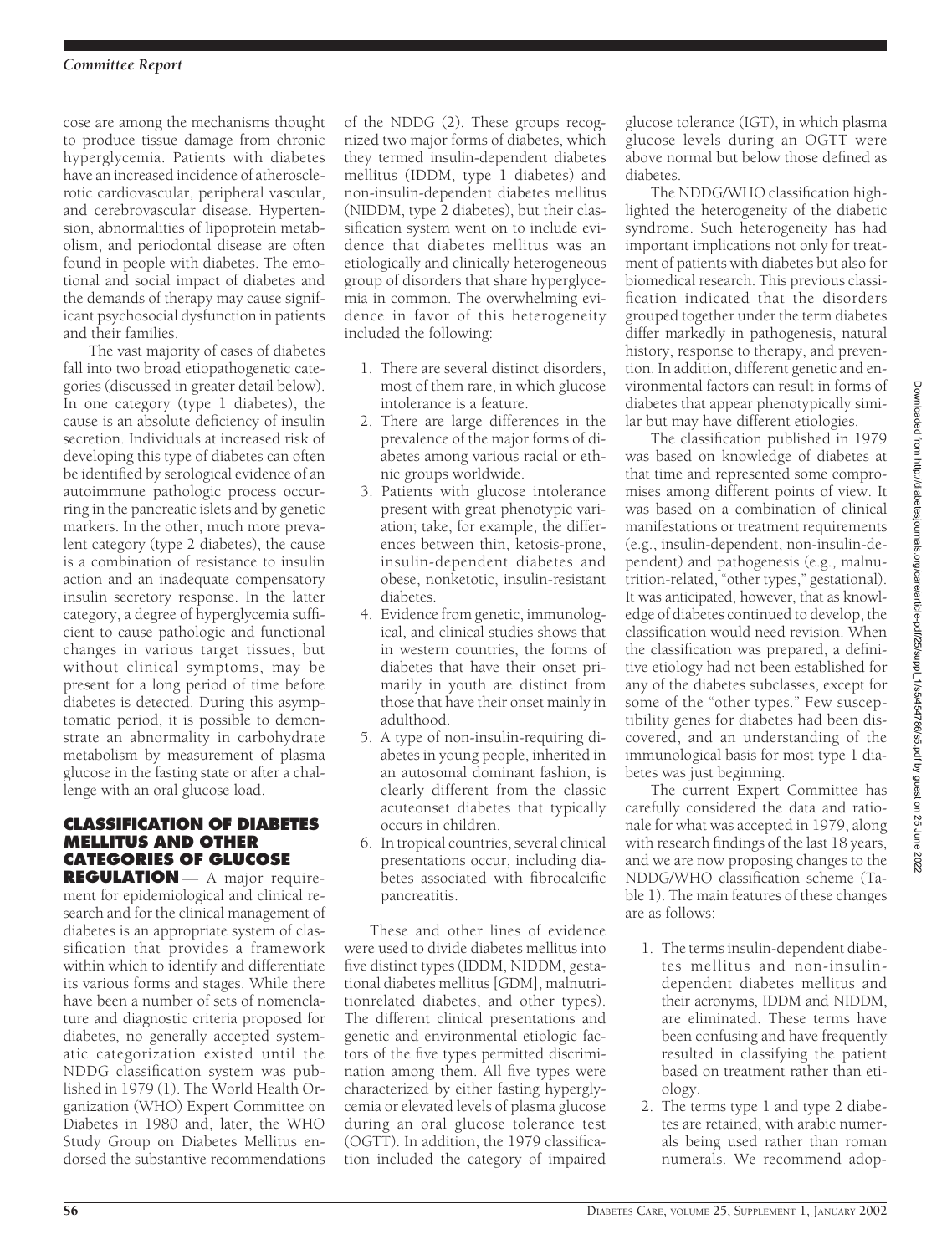# **Table 1—***Etiologic classification of diabetes mellitus*

I. Type 1 diabetes\* ( $\beta$ -cell destruction, usually leading to absolute insulin deficiency)

| A. Immune mediated                                                                                     |
|--------------------------------------------------------------------------------------------------------|
| B. Idiopathic                                                                                          |
| II. Type 2 diabetes* (may range from predominantly insulin resistance with relative insulin deficiency |
| to a predominantly secretory defect with insulin resistance)                                           |
| III. Other specific types                                                                              |
| A. Genetic defects of $\beta$ -cell function                                                           |
| 1. Chromosome 12, $HNF-1\alpha$ (MODY3)                                                                |
| 2. Chromosome 7, glucokinase (MODY2)                                                                   |
| 3. Chromosome 20, $HNF-4\alpha$ (MODY1)                                                                |
| 4. Mitochondrial DNA                                                                                   |
| 5. Others                                                                                              |
|                                                                                                        |
| B. Genetic defects in insulin action                                                                   |
| 1. Type A insulin resistance                                                                           |
| 2. Leprechaunism                                                                                       |
| 3. Rabson-Mendenhall syndrome                                                                          |
| 4. Lipoatrophic diabetes                                                                               |
| 5. Others                                                                                              |
| C. Diseases of the exocrine pancreas                                                                   |
| 1. Pancreatitis                                                                                        |
| 2. Trauma/pancreatectomy                                                                               |
| 3. Neoplasia                                                                                           |
| 4. Cystic fibrosis                                                                                     |
| 5. Hemochromatosis                                                                                     |
| 6. Fibrocalculous pancreatopathy                                                                       |
| 7. Others                                                                                              |
| D. Endocrinopathies                                                                                    |
| 1. Acromegaly                                                                                          |
| 2. Cushing's syndrome                                                                                  |
| 3. Glucagonoma                                                                                         |
| 4. Pheochromocytoma                                                                                    |
| 5. Hyperthyroidism                                                                                     |
| 6. Somatostatinoma                                                                                     |
| 7. Aldosteronoma                                                                                       |
| 8. Others                                                                                              |
| E. Drug- or chemical-induced                                                                           |
| 1. Vacor                                                                                               |
| 2. Pentamidine                                                                                         |
| 3. Nicotinic acid                                                                                      |
| 4. Glucocorticoids                                                                                     |
|                                                                                                        |
| 5. Thyroid hormone                                                                                     |
| 6. Diazoxide                                                                                           |
| $7. \beta$ -adrenergic agonists                                                                        |
| 8. Thiazides                                                                                           |
| 9. Dilantin                                                                                            |
| 10. $\alpha$ -Interferon                                                                               |
| 11. Others                                                                                             |
| F. Infections                                                                                          |
| 1. Congenital rubella                                                                                  |
| 2. Cytomegalovirus                                                                                     |
| 3. Others                                                                                              |
| G. Uncommon forms of immune-mediated diabetes                                                          |
| 1. "Stiff-man" syndrome                                                                                |
| 2. Anti-insulin receptor antibodies                                                                    |
| 3. Others                                                                                              |
| H. Other genetic syndromes sometimes associated with diabetes                                          |
| 1. Down's syndrome                                                                                     |
| 2. Klinefelter's syndrome                                                                              |
| 3. Turner's syndrome                                                                                   |
| 4. Wolfram's syndrome                                                                                  |
| 5. Friedreich's ataxia                                                                                 |
| 6. Huntington's chorea                                                                                 |
| 7 Laurence-Moon-Biedl syndrome                                                                         |

- 7. Laurence-Moon-Biedl syndrome
- 8. Myotonic dystrophy
- 9. Porphyria
- 10. Prader-Willi syndrome
- 11. Others
- IV. Gestational diabetes mellitus (GDM)

\*Patients with any form of diabetes may require insulin treatment at some stage of their disease. Such use of insulin does not, of itself, classify the patient.

tion of arabic numerals in part because the roman numeral II can easily be confused by the public as the number 11. The class, or form, named type 1 diabetes encompasses the vast majority of cases that are primarily due to pancreatic islet -cell destruction and that are prone to ketoacidosis. This form includes those cases currently ascribable to an autoimmune process and those for which an etiology is unknown. It does not include those forms of  $\beta$ -cell destruction or failure for which non-autoimmunespecific causes can be assigned (e.g., cystic fibrosis). While most type 1 diabetes is characterized by the presence of islet cell, GAD, IA-2, IA- $2\beta$ , or insulin autoantibodies that identify the autoimmune process that leads to  $\beta$ -cell destruction, in some subjects, no evidence of autoimmunity is present; these cases are classified as type 1 idiopathic.

- 3. The class, or form, named type 2 diabetes includes the most prevalent form of diabetes, which results from insulin resistance with an insulin secretory defect.
- 4. A recent international meeting reviewed the evidence for and characteristics of malnutrition-related diabetes (3). While it appears that malnutrition may influence the expression of other types of diabetes, the evidence that diabetes can be directly caused by protein deficiency is not convincing. Therefore, the class termed malnutrition-related diabetes mellitus has been eliminated. Fibrocalculous pancreatopathy (formerly a subtype of malnutrition-related diabetes) has been reclassified as a disease of the exocrine pancreas.
- 5. The stage termed impaired glucose tolerance (IGT) has been retained. The analogous intermediate stage of fasting glucose is named impaired fasting glucose (IFG).
- 6. The class termed gestational diabetes mellitus (GDM) is retained as defined by the WHO and NDDG, respectively. Selective rather than universal screening for glucose intolerance in pregnancy is now recommended.
- 7. The degree of hyperglycemia (if any) may change over time, de-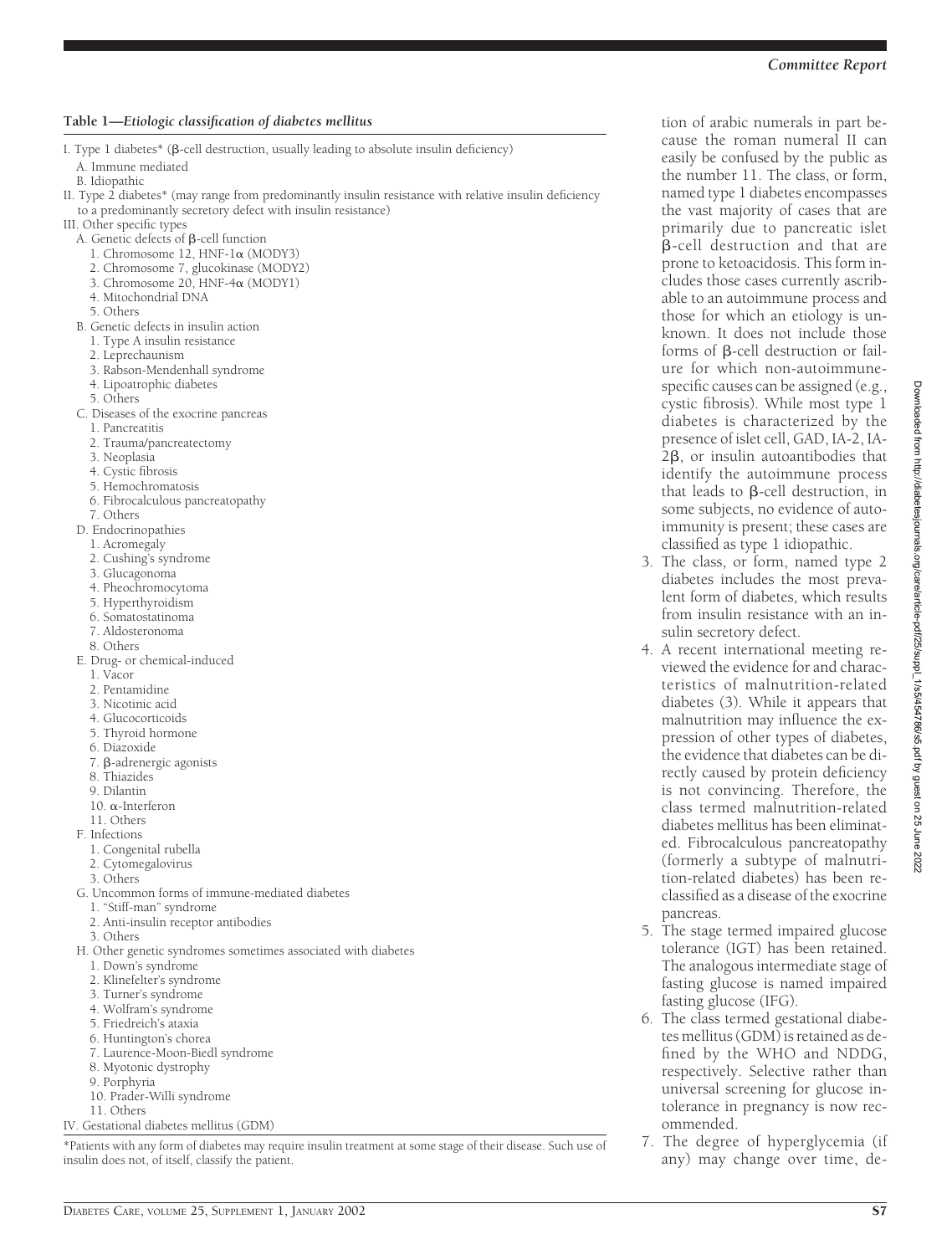

Figure 1—Disorders of glycemia: etiologic types and stages. \*Even after presenting in ketoacidosis, these patients can briefly return to normogly*cemia without requiring continuous therapy (i.e., "honeymoon" remission); in rare instances, patients in these categories (e.g., Vacor toxicity, type 1 diabetes presenting in pregnancy) may require insulin for survival.*

pending on the extent of the underlying disease process (Fig. 1). A disease process may be present but may not have progressed far enough to cause hyperglycemia. The same disease process can cause IFG and/ or IGT without fulfilling the criteria for the diagnosis of diabetes. In some individuals with diabetes, adequate glycemic control can be achieved with weight reduction, exercise, and/or oral glucose-lowering agents. These individuals therefore do not require insulin. Other individuals, who have some residual insulin secretion but require exogenous insulin for adequate glycemic control, can survive without it. Individuals with extensive  $\beta$ -cell destruction and therefore no residual insulin secretion require insulin for survival. The severity of the metabolic abnormality can progress, regress, or stay the same. Thus, the degree of hyperglycemia reflects the severity of the underlying metabolic process and its treatment more than the nature of the process itself.

8. Assigning a type of diabetes to an individual often depends on the circumstances present at the time of diagnosis, and many diabetic individuals do not easily fit into a single

class. For example, a person with GDM may continue to be hyperglycemic after delivery and may be determined to have, in fact, type 1 diabetes. Alternatively, a person who acquires diabetes because of large doses of exogenous steroids may become normoglycemic once the glucocorticoids are discontinued, but then may develop diabetes many years later after recurrent episodes of pancreatitis. Another example would be a person treated with thiazides who develops diabetes years later. Because thiazides in themselves seldom cause severe hyperglycemia, such individuals probably have type 2 diabetes that is exacerbated by the drug. Thus, for the clinician and patient, it is less important to label the particular type of diabetes than it is to understand the pathogenesis of the hyperglycemia and to treat it effectively.

#### Type 1 diabetes ( $\beta$ -cell destruction, usually leading to absolute insulin deficiency)

**Immune-mediated diabetes.** This form of diabetes, previously encompassed by the terms insulin-dependent diabetes, type 1 diabetes, or juvenile-onset diabetes, results from a cellular-mediated autoimmune destruction of the  $\beta$ -cells of the pancreas (4). Markers of the immune destruction of the B-cell include islet cell autoantibodies (ICAs), autoantibodies to insulin (IAAs), autoantibodies to glutamic acid decarboxylase (GAD $_{65}$ ), and autoantibodies to the tyrosine phosphatases IA-2 and IA-2 $\beta$  (5–13). One and usually more of these autoantibodies are present in 85– 90% of individuals when fasting hyperglycemia is initially detected. Also, the disease has strong HLA associations, with linkage to the DQA and B genes, and it is influenced by the DRB genes (14,15). These *HLA-DR/DQ* alleles can be either predisposing or protective.

In this form of diabetes, the rate of -cell destruction is quite variable, being rapid in some individuals (mainly infants and children) and slow in others (mainly adults [16]). Some patients, particularly children and adolescents, may present with ketoacidosis as the first manifestation of the disease. Others have modest fasting hyperglycemia that can rapidly change to severe hyperglycemia and/or ketoacidosis in the presence of infection or other stress. Still others, particularly adults, may retain residual  $\beta$ -cell function sufficient to prevent ketoacidosis for many years. Many such individuals with this form of type 1 diabetes eventually become dependent on insulin for survival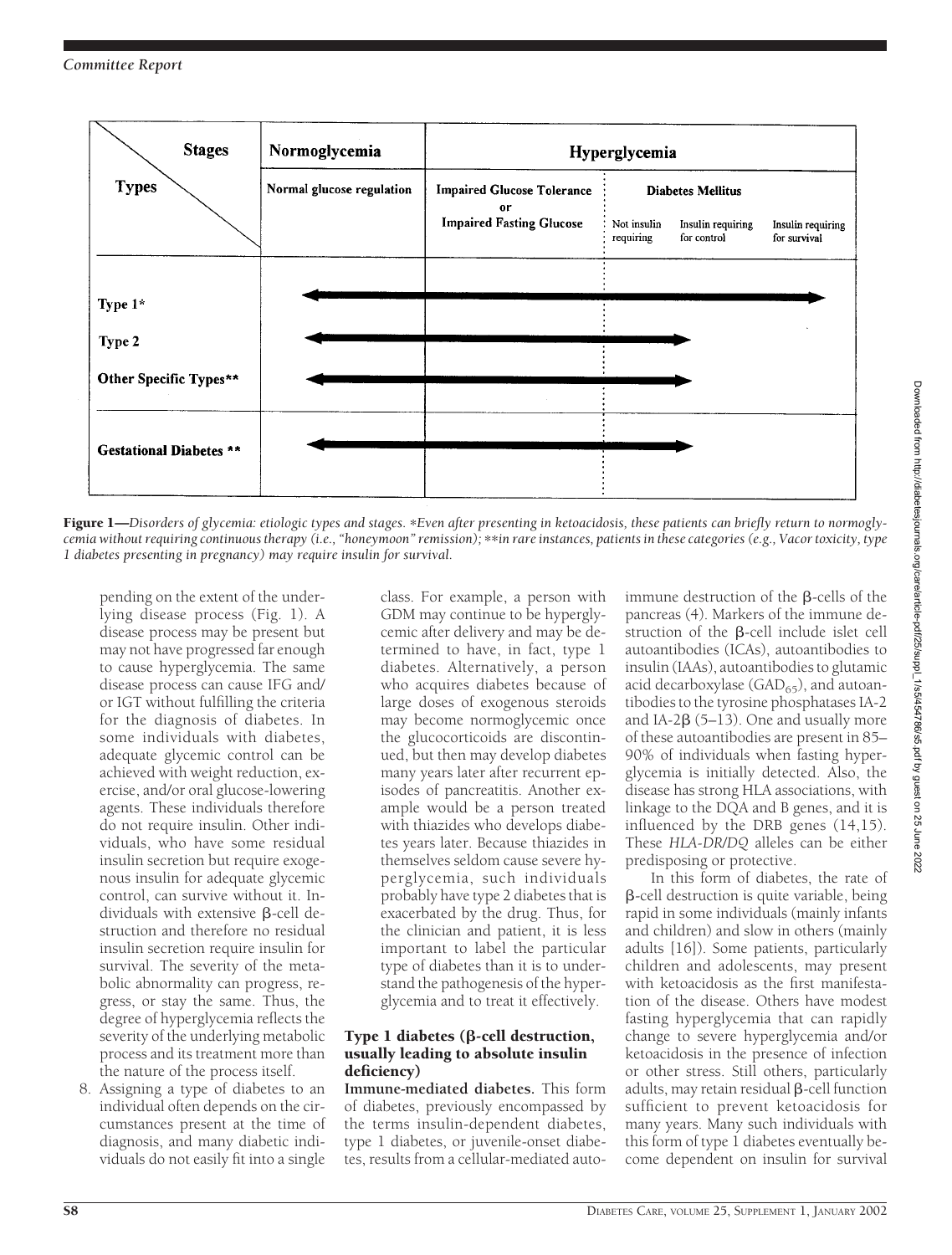and are at risk for ketoacidosis. At this latter stage of the disease, there is little or no insulin secretion, as manifested by low or undetectable levels of plasma Cpeptide. Immune-mediated diabetes commonly occurs in childhood and adolescence, but it can occur at any age, even in the 8th and 9th decades of life.

Autoimmune destruction of  $\beta$ -cells has multiple genetic predispositions and is also related to environmental factors that are still poorly defined. Although patients are rarely obese when they present with this type of diabetes, the presence of obesity is not incompatible with the diagnosis. These patients are also prone to other autoimmune disorders such as Graves' disease, Hashimoto's thyroiditis, Addison's disease, vitiligo, and pernicious anemia.

**Idiopathic diabetes.** Some forms of type 1 diabetes have no known etiologies. Some of these patients have permanent insulinopenia and are prone to ketoacidosis, but have no evidence of autoimmunity. Although only a minority of patients with type 1 diabetes fall into this category, of those who do, most are of African or Asian origin. Individuals with this form of diabetes suffer from episodic ketoacidosis and exhibit varying degrees of insulin deficiency between episodes. This form of diabetes is strongly inherited, lacks immunological evidence for  $\beta$ -cell autoimmunity, and is not HLA associated. An absolute requirement for insulin replacement therapy in affected patients may come and go (17).

#### Type 2 diabetes (ranging from predominantly insulin resistance with relative insulin deficiency to predominantly an insulin secretory defect with insulin resistance)

This form of diabetes, previously referred to as non-insulin-dependent diabetes, type 2 diabetes, or adult-onset diabetes, is a term used for individuals who have insulin resistance and usually have relative (rather than absolute) insulin deficiency (18 –21). At least initially, and often throughout their lifetime, these individuals do not need insulin treatment to survive. There are probably many different causes of this form of diabetes, and it is likely that the proportion of patients in this category will decrease in the future as identification of specific pathogenic processes and genetic defects permits better differentiation among them and a more

definitive subclassification. Although the specific etiologies of this form of diabetes are not known, autoimmune destruction of  $\beta$ -cells does not occur, and patients do not have any of the other causes of diabetes listed above or below.

Most patients with this form of diabetes are obese, and obesity itself causes some degree of insulin resistance (22,23). Patients who are not obese by traditional weight criteria may have an increased percentage of body fat distributed predominantly in the abdominal region (24). Ketoacidosis seldom occurs spontaneously in this type of diabetes; when seen, it usually arises in association with the stress of another illness such as infection (25–27). This form of diabetes frequently goes undiagnosed for many years because the hyperglycemia develops gradually and at earlier stages is often not severe enough for the patient to notice any of the classic symptoms of diabetes (28 –30). Nevertheless, such patients are at increased risk of developing macrovascular and microvascular complications (30 – 34). Whereas patients with this form of diabetes may have insulin levels that appear normal or elevated, the higher blood glucose levels in these diabetic patients would be expected to result in even higher insulin values had their  $\beta$ -cell function been normal (35). Thus, insulin secretion is defective in these patients and insufficient to compensate for the insulin resistance. Insulin resistance may improve with weight reduction and/or pharmacological treatment of hyperglycemia but is seldom restored to normal (36– 40). The risk of developing this form of diabetes increases with age, obesity, and lack of physical activity  $(29, 41)$ . It occurs more frequently in women with prior GDM and in individuals with hypertension or dyslipidemia, and its frequency varies in different racial/ethnic subgroups (29,30,41). It is often associated with a strong genetic predisposition, more so than is the autoimmune form of type 1 diabetes (42,43). However, the genetics of this form of diabetes are complex and not clearly defined.

# Other specific types of diabetes

**Genetic defects of the <b>ß**-cell. Several forms of diabetes are associated with monogenetic defects in  $\beta$ -cell function. These forms of diabetes are frequently characterized by onset of hyperglycemia at an early age (generally before age 25 years). They are referred to as maturityonset diabetes of the young (MODY) and are characterized by impaired insulin secretion with minimal or no defects in insulin action (44–46). They are inherited in an autosomal dominant pattern. Abnormalities at three genetic loci on different chromosomes have been identified to date. The most common form is associated with mutations on chromosome 12 in a hepatic transcription factor referred to as hepatocyte nuclear factor (HNF)- $1\alpha$ (47,48). A second form is associated with mutations in the glucokinase gene on chromosome 7p and results in a defective glucokinase molecule (49,50). Glucokinase converts glucose to glucose-6 phosphate, the metabolism of which, in turn, stimulates insulin secretion by the  $\beta$ -cell. Thus, glucokinase serves as the "glucose sensor" for the  $\beta$ -cell. Because of defects in the glucokinase gene, increased plasma levels of glucose are necessary to elicit normal levels of insulin secretion. A third form is associated with a mutation in the HNF-4 $\alpha$  gene on chromosome 20q  $(51, 52)$ . HNF-4 $\alpha$  is a transcription factor involved in the regulation of the expression of HNF- $1\alpha$ . The specific genetic defects in a substantial number of other individuals who have a similar clinical presentation are currently unknown.

Point mutations in mitochondrial DNA have been found to be associated with diabetes mellitus and deafness (53– 55). The most common mutation occurs at position 3243 in the tRNA leucine gene, leading to an A-to-G transition. An identical lesion occurs in the MELAS syndrome (mitochondrial myopathy, encephalopathy, lactic acidosis, and strokelike syndrome); however, diabetes is not part of this syndrome, suggesting different phenotypic expressions of this genetic lesion (56).

Genetic abnormalities that result in the inability to convert proinsulin to insulin have been identified in a few families, and such traits are inherited in an autosomal dominant pattern (57,58). The resultant glucose intolerance is mild. Similarly, the production of mutant insulin molecules with resultant impaired receptor binding has also been identified in a few families and is associated with an autosomal inheritance and only mildly impaired or even normal glucose metabolism (59–61).

**Genetic defects in insulin action.** There are unusual causes of diabetes that result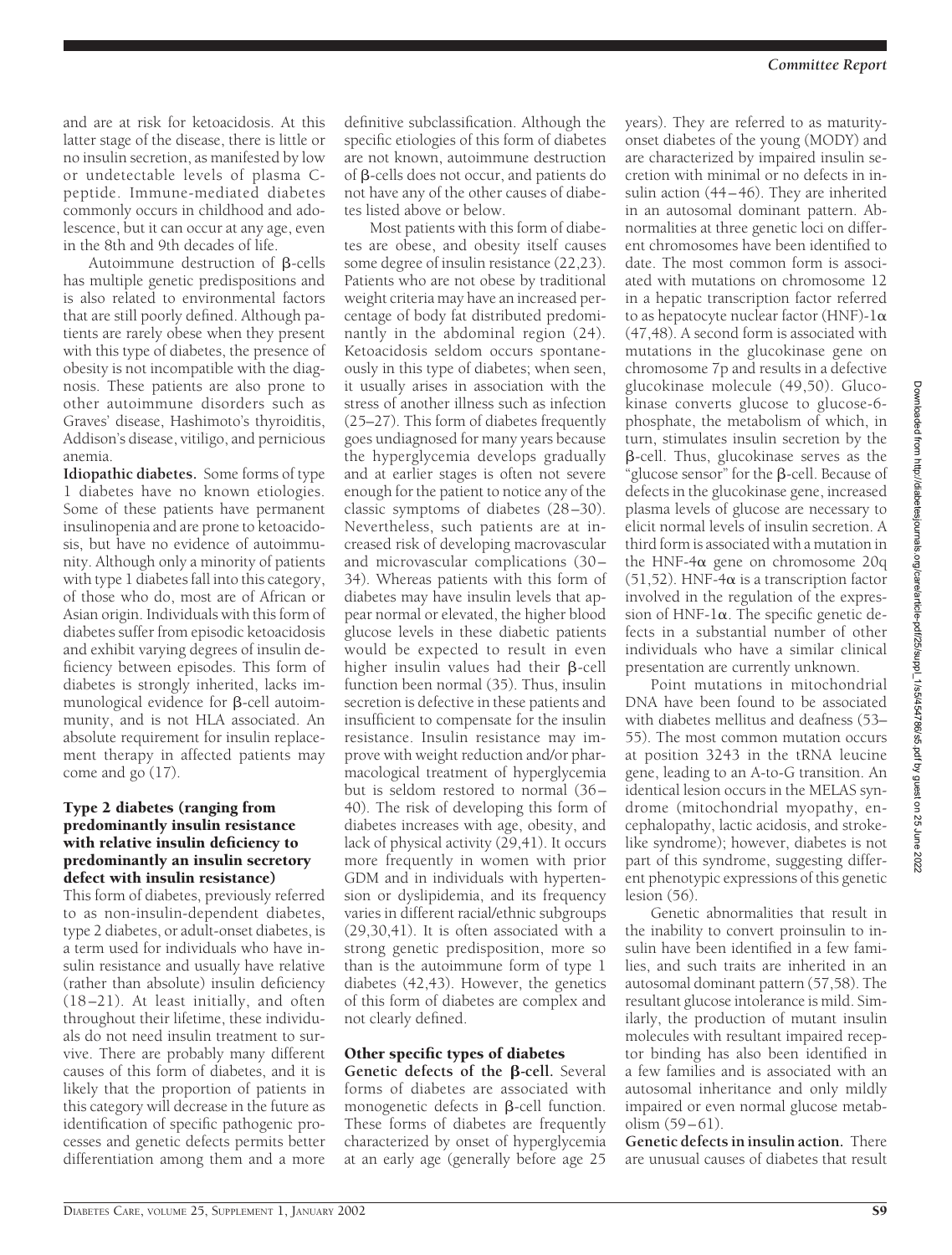from genetically determined abnormalities of insulin action. The metabolic abnormalities associated with mutations of the insulin receptor may range from hyperinsulinemia and modest hyperglycemia to severe diabetes (62,63). Some individuals with these mutations may have acanthosis nigricans. Women may be virilized and have enlarged, cystic ovaries (64,65). In the past, this syndrome was termed type A insulin resistance (62). Leprechaunism and the Rabson-Mendenhall syndrome are two pediatric syndromes that have mutations in the insulin receptor gene with subsequent alterations in insulin receptor function and extreme insulin resistance (63). The former has characteristic facial features and is usually fatal in infancy, while the latter is associated with abnormalities of teeth and nails and pineal gland hyperplasia.

Alterations in the structure and function of the insulin receptor cannot be demonstrated in patients with insulinresistant lipoatrophic diabetes. Therefore, it is assumed that the lesion(s) must reside in the postreceptor signal transduction pathways.

**Diseases of the exocrine pancreas.** Any process that diffusely injures the pancreas can cause diabetes. Acquired processes include pancreatitis, trauma, infection, pancreatectomy, and pancreatic carcinoma (66–68). With the exception of cancer, damage to the pancreas must be extensive for diabetes to occur. However, adenocarcinomas that involve only a small portion of the pancreas have been associated with diabetes. This implies a mechanism other than simple reduction in  $\beta$ -cell mass. If extensive enough, cystic fibrosis and hemochromatosis will also damage -cells and impair insulin secretion (69,70). Fibrocalculous pancreatopathy may be accompanied by abdominal pain radiating to the back and pancreatic calcifications on X ray (71). Pancreatic fibrosis and calcium stones in the exocrine ducts have been found at autopsy.

**Endocrinopathies.** Several hormones (e.g., growth hormone, cortisol, glucagon, epinephrine) antagonize insulin action. Excess amounts of these hormones (e.g., acromegaly, Cushing's syndrome, glucagonoma, pheochromocytoma) can cause diabetes (72–75). This generally occurs in individuals with preexisting defects in insulin secretion, and hyperglycemia typically resolves when the hormone excess is removed.

Somatostatinoma- and aldosteronoma-induced hypokalemia can cause diabetes, at least in part, by inhibiting insulin secretion (75,76). Hyperglycemia generally resolves after successful removal of the tumor.

**Drug- or chemical-induced diabetes.** Many drugs can impair insulin secretion. These drugs may not cause diabetes by themselves, but they may precipitate diabetes in individuals with insulin resistance (77,78). In such cases, the classification is unclear because the sequence or relative importance of  $\beta$ -cell dysfunction and insulin resistance is unknown. Certain toxins such as Vacor (a rat poison) and intravenous pentamidine can permanently destroy pancreatic  $\beta$ -cells (79– 82). Such drug reactions fortunately are rare. There are also many drugs and hormones that can impair insulin action. Examples include nicotinic acid and glucocorticoids (77,78). Patients receiving  $\alpha$ -interferon have been reported to develop diabetes associated with islet cell antibodies and, in certain instances, severe insulin deficiency (83,84). The list shown in Table 1 is not all-inclusive, but reflects the more commonly recognized drug-, hormone-, or toxin-induced forms of diabetes.

**Infections.** Certain viruses have been associated with  $\beta$ -cell destruction. Diabetes occurs in patients with congenital rubella (85), although most of these patients have HLA and immune markers characteristic of type 1 diabetes. In addition, coxsackievirus B, cytomegalovirus, adenovirus, and mumps have been implicated in inducing certain cases of the disease (86–88).

**Uncommon forms of immune-mediated diabetes.** In this category, there are twoknownconditions,andothersarelikely to occur. The stiff-man syndrome is an autoimmune disorder of the central nervous system characterized by stiffness of the axial muscles with painful spasms (89). Patients usually have high titers of the GAD autoantibodies and approximately one-third will develop diabetes.

Anti-insulin receptor antibodies can cause diabetes by binding to the insulin receptor, thereby blocking the binding of insulin to its receptor in target tissues (63). However, in some cases, these antibodies can act as an insulin agonist after binding to the receptor and can thereby cause hypoglycemia. Anti-insulin receptor antibodies are occasionally found in patients with systemic lupus erythemato-

sus and other autoimmune diseases (63). As in other states of extreme insulin resistance, patients with anti-insulin receptor antibodies often have acanthosis nigricans. In the past, this syndrome was termed type B insulin resistance.

**Other genetic syndromes sometimes associated with diabetes.** Many genetic syndromes are accompanied by an increased incidence of diabetes mellitus (90). These include the chromosomal abnormalities of Down's syndrome, Kline-felter's syndrome, and Turner's syndrome. Wolfram's syndrome is an autosomal recessive disorder characterized by insulin-deficient diabetes and the absence of  $\beta$ -cells at autopsy (91). Additional manifestations include diabetes insipidus, hypogonadism, optic atrophy, and neural deafness. Other syndromes are listed in Table 1.

# Gestational diabetes mellitus (GDM)

GDM is defined as any degree of glucose intolerance with onset or first recognition during pregnancy. The definition applies regardless of whether insulin or only diet modification is used for treatment or whether the condition persists after pregnancy. It does not exclude the possibility that unrecognized glucose intolerance may have antedated or begun concomitantly with the pregnancy (92). Six weeks or more after pregnancy ends, the woman should be reclassified, as described below (see diagnostic criteria for diabetes mellitus), into one of the following categories: 1) diabetes, 2) IFG, 3) IGT, or 4) normoglycemia. In the majority of cases of GDM, glucose regulation will return to normal after delivery.

GDM complicates  $\sim$  4% of all pregnancies in the U.S., resulting in  $\sim$ 135,000 cases annually (93). The prevalence may range from 1 to 14% of pregnancies, depending on the population studied (93). GDM represents nearly 90% of all pregnancies complicated by diabetes (94). Clinical recognition of GDM is important because therapy, including medical nutrition therapy, insulin when necessary, and antepartum fetal surveillance, can reduce the well-described GDM-associated perinatal morbidity and mortality (95). Maternal complications related to GDM also include an increased rate of cesarean delivery and chronic hypertension (95–97). Although many patients diagnosed with GDM will not develop diabetes later in life, others will be diagnosed many years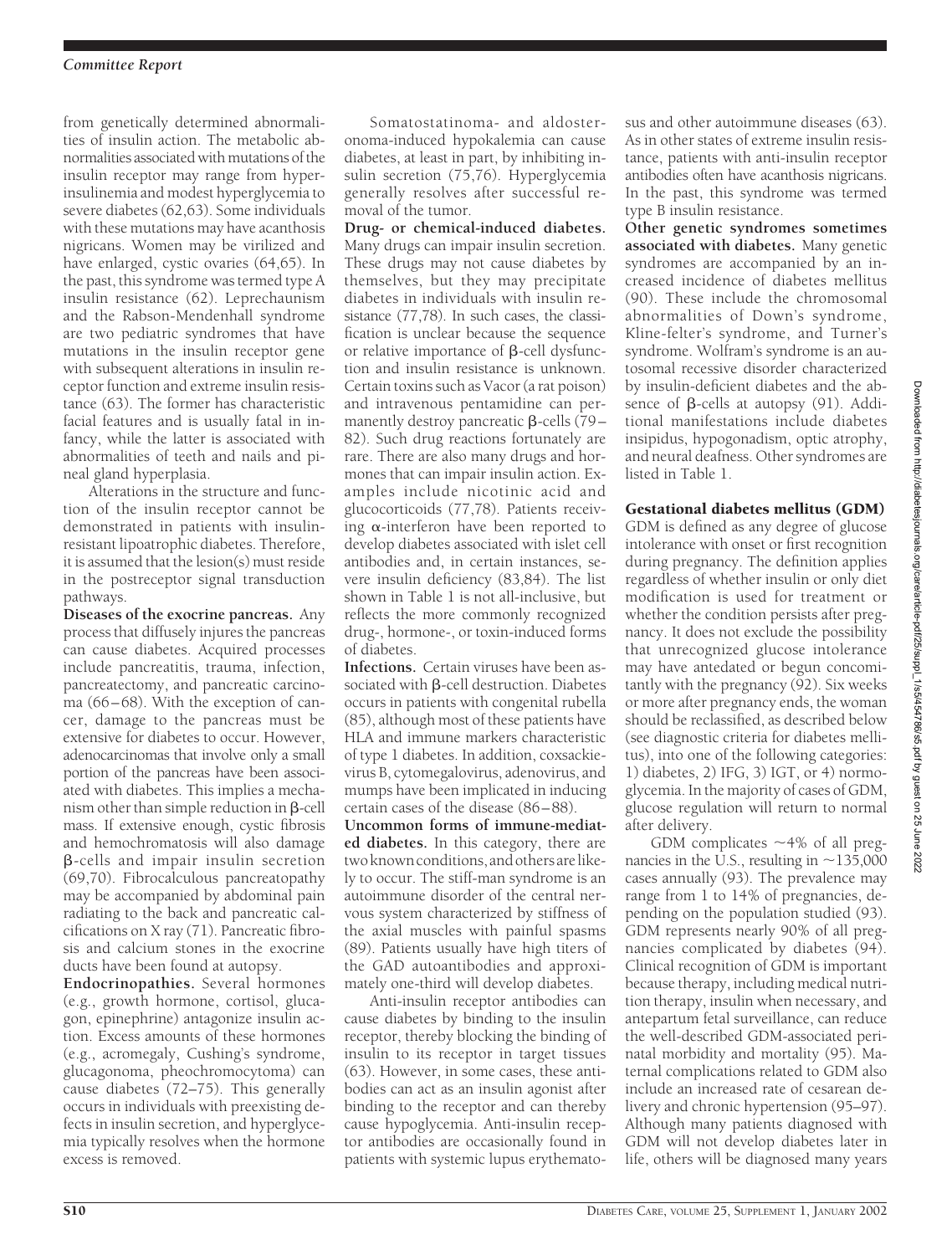# **Table 2—***Diagnosis of GDM with a 100-g or 75-g glucose load*

|                    | mg/dl | mmol/l |
|--------------------|-------|--------|
| 100-g Glucose load |       |        |
| Fasting            | 95    | 5.3    |
| 1-h                | 180   | 10.0   |
| $2-h$              | 155   | 8.6    |
| 3-h                | 140   | 7.8    |
| 75-g Glucose load  |       |        |
| Fasting            | 95    | 5.3    |
| 1-h                | 180   | 10.0   |
| $2-h$              | 155   | 8.6    |

Two or more of the venous plasma concentrations must be met or exceeded for a positive diagnosis. The test should be done in the morning after an overnight fast of between 8 and 14 h and after at least 3 days of unrestricted diet ( $\geq$ 150 g carbohydrate per day) and unlimited physical activity. The subject should remain seated and should not smoke throughout the test.

postpartum as having type 1 diabetes, type 2 diabetes, IFG, or IGT (98–103).

Deterioration of glucose tolerance occurs normally during pregnancy, particularly in the 3rd trimester. The criteria for abnormal glucose tolerance in pregnancy, which are widely used in the U.S., were proposed by O'Sullivan and Mahan (98) in 1964 and were based on data obtained from OGTTs performed on 752 pregnant women. Abnormal glucose tolerance was defined as two or more blood glucose values out of four that were greater than or equal to two standard deviations above the mean. These values were set based on the prediction of diabetes developing later in life.

In 1979, the NDDG revised the O'Sullivan and Mahan criteria, converting the whole blood values to plasma values (1). These criteria were adopted by the American Diabetes Association and the American College of Obstetricians and Gynecologists (ACOG) (104), but are at variance with WHO criteria.

Carpenter and Coustan (105) suggested that the NDDG conversion of the O'Sullivan and Mahan values from the original Somogyi-Nelson determinations may have resulted in values that are too high. They proposed cutoff values for plasma glucose that appear to represent more accurately the original O'Sullivan and Mahan determinations. In three studies, these criteria identified more patients with GDM whose infants had perinatal morbidity (106–108). Additional studies have been completed to define abnormal

75-g OGTT values in different populations (109 –111). This method has provided values for plasma glucose concentrations that are similar to the Carpenter/Coustan extrapolations of the 100-g OGTT.

Recommendations from the American Diabetes Association's Fourth International Workshop-Conference on Gestational Diabetes Mellitus held in March 1997 support the use of the Carpenter/Coustan diagnostic criteria as well as the alternative use of a diagnostic 75-g 2-h OGTT (111a). These criteria are summarized below.

**Testing for gestational diabetes.** Previous recommendations have been that screening for GDM be performed in all pregnancies. However, there are certain factors that place women at lower risk for the development of glucose intolerance during pregnancy, and it is likely not costeffective to screen such patients. This lowrisk group comprises women who are 25 years of age and of normal body weight, have no family history (i.e., firstdegree relative) of diabetes, have no history of abnormal glucose metabolism or poor obstetric outcome, *and* are not members of an ethnic/racial group with a high prevalence of diabetes (e.g., Hispanic American, Native American, Asian American, African-American, Pacific Islander) (112–114). Pregnant women who fulfill *all* of these criteria need not be screened for GDM.

Risk assessment for GDM should be undertaken at the first prenatal visit. Women with clinical characteristics consistent with a high risk of GDM (marked obesity, personal history of GDM, glycosuria, or a strong family history of diabetes) should undergo glucose testing (see below) as soon as feasible. If they are found not to have GDM at that initial screening, they should be retested between 24 and 28 weeks of gestation. Women of average risk should have testing undertaken at 24–28 weeks of gestation.

A fasting plasma glucose level  $>126$ mg/dl (7.0 mmol/l) or a casual plasma glucose 200 mg/dl (11.1 mmol/l) meets the threshold for the diagnosis of diabetes, if confirmed on a subsequent day, and precludes the need for any glucose challenge. In the absence of this degree of hyperglycemia, evaluation for GDM in women with average or high-risk charac-

teristics should follow one of two approaches:

# **One-step approach:**

Perform a diagnostic OGTT without prior plasma or serum glucose screening. The one-step approach may be cost-effective in high-risk patients or populations (e.g., some Native-American groups).

# **Two-step approach:**

Perform an initial screening by measuring the plasma or serum glucose concentration 1 h after a 50-g oral glucose load (glucose challenge test [GCT]) and perform a diagnostic OGTT on that subset of women exceeding the glucose threshold value on the GCT. When the twostep approach is employed, a glucose threshold value  $>140$  mg/dl (7.8 mmol/l) identifies approximately 80% of women with GDM, and the yield is further increased to 90% by using a cutoff of  $>130$ mg/dl (7.2 mmol/l).

With either approach, the diagnosis of GDM is based on an OGTT. Diagnostic criteria for the 100-g OGTT are derived from the original work of O'Sullivan and Mahan, modified by Carpenter and Coustan, and are shown in the top of Table 2. Alternatively, the diagnosis can be made using a 75-g glucose load and the glucose threshold values listed for fasting, 1 h, and 2 h (Table 2, bottom); however, this test is not as well validated as the 100-g OGTT.

# Impaired glucose tolerance (IGT) and impaired fasting glucose (IFG)

The terms IGT and IFG refer to a metabolic stage intermediate between normal glucose homeostasis and diabetes. This stage includes individuals who have IGT and individuals with fasting glucose levels  $\geq$ 110 mg/dl (6.1 mmol/l) but <126 mg/dl (7.0 mmol/l) (IFG). The term IFG was coined by Charles et al. (115) to refer to a fasting plasma glucose (FPG) level  $\geq$ 110 mg/dl (6.1 mmol/l) but <140 mg/dl (7.8 mmol/l). We are using a similar definition, but with the upper end lowered to correspond to the new diagnostic criteria for diabetes. A fasting glucose concentration of 109 mg/dl (6.1 mmol/l) has been chosen as the upper limit of "normal." Although it is recog-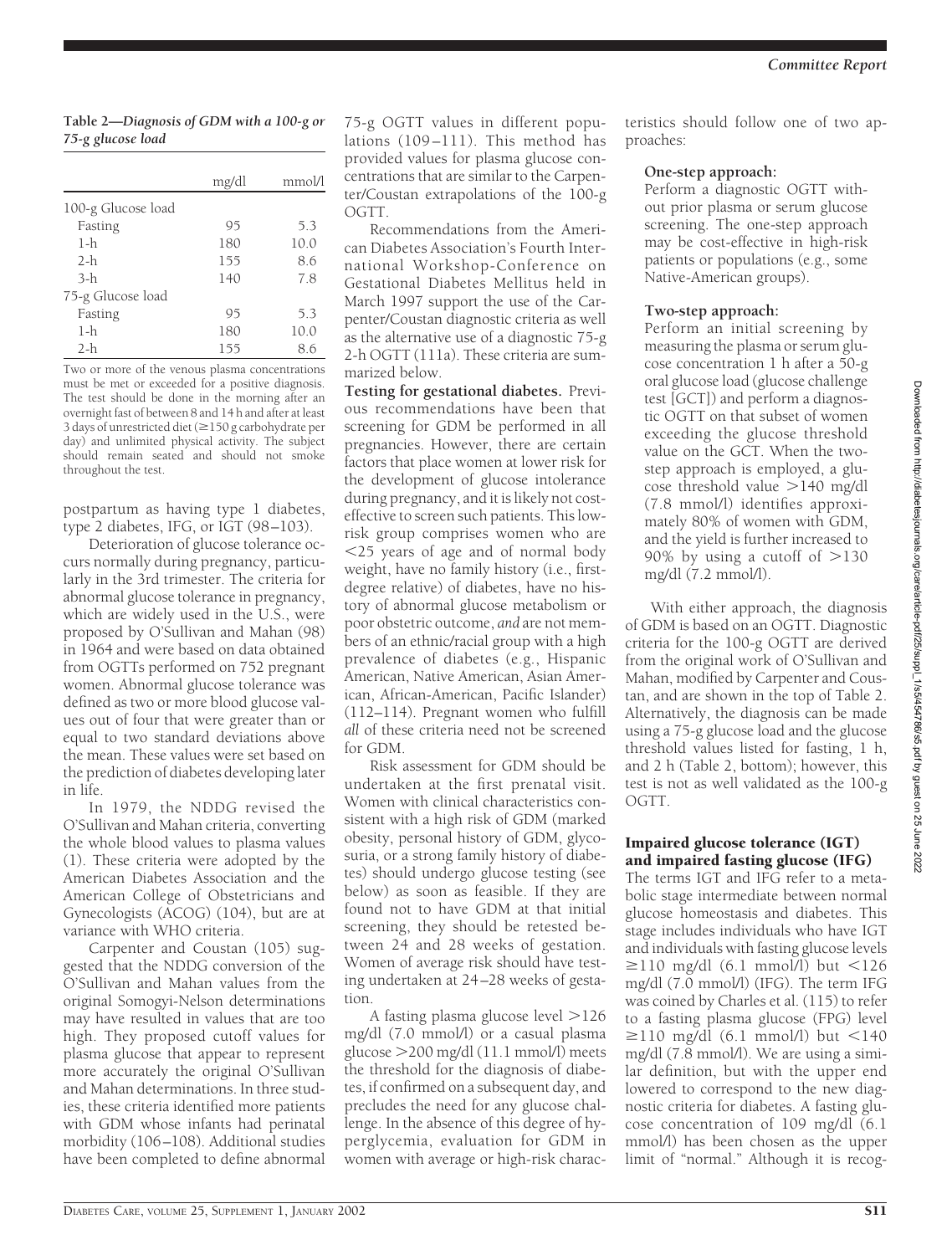#### **Table 3—***Criteria for the diagnosis of diabetes mellitus*

1. Symptoms of diabetes plus casual plasma glucose concentration 200 mg/dl (11.1 mmol/ l). Casual is defined as any time of day without regard to time since last meal. The classic symptoms of diabetes include polyuria, polydipsia, and unexplained weight loss.

or

2. FPG  $\geq$  126 mg/dl (7.0 mmol/l). Fasting is defined as no caloric intake for at least 8 h.

or

3. 2-h PG 200 mg/dl (11.1 mmol/l) during an OGTT. The test should be performed as described by WHO (2), using a glucose load containing the equivalent of 75-g anhydrous glucose dissolved in water.

In the absence of unequivocal hyperglycemia with acute metabolic decompensation, these criteria should be confirmed by repeat testing on a different day. The third measure (OGTT) is not recommended for routine clinical use.

nized that this choice is somewhat arbitrary, it is near the level above which acute phase insulin secretion is lost in response to intravenous administration of glucose (116) and is associated with a progressively greater risk of developing microand macrovascular complications (117– 121).

Note that many individuals with IGT are euglycemic in their daily lives (122) and may have normal or near normal glycated hemoglobin levels (123). Individuals with IGT often manifest hyperglycemia only when challenged with the oral glucose load used in the standardized OGTT.

In the absence of pregnancy, IFG and IGT are not clinical entities in their own right but rather risk factors for future diabetes and cardiovascular disease (117). They can be observed as intermediate stages in any of the disease processes listed in Table 1. IFG and IGT are associated with the insulin resistance syndrome (also known as syndrome X or the metabolic syndrome), which consists of insulin resistance, compensatory hyperinsulinemia to maintain glucose homeostasis, obesity (especially abdominal or visceral obesity), dyslipidemia of the high-triglyceride and/or low-HDL type, and hypertension (124). Insulin resistance is directly involved in the pathogenesis of type 2 diabetes. IFG and IGT appear as risk factors for this type of diabetes at least in part because of their correlation with insulin resistance. In contrast, the explanation for why IFG and IGT are also risk factors for cardiovascular disease is less clear. The insulin resistance syndrome includes well-recognized cardiovascular risk factors such as low HDL levels and hypertension. In addition, it in-

cludes hypertriglyceridemia, which is highly correlated with small dense LDL and increased plasminogen activator inhibitor-1 (PAL-1) levels. The former is thought to have enhanced atherogenicity, perhaps as a result of its greater vulnerability to oxidation than normal LDL. PAI-1 is a cardiovascular risk factor probably because it inhibits fibrinoloysis. Thus, the insulin resistance syndrome contains many features that increase cardiovascular risk. IFG and IGT may not in themselves be directly involved in the pathogenesis of cardiovascular disease, but rather may serve as statistical risk factors by association because they correlate with those elements of the insulin resistance syndrome that are cardiovascular risk factors.

# **DIAGNOSTIC CRITERIA FOR DIABETES MELLITUS**

### The new criteria

The diagnostic criteria for diabetes mellitus have been modified from those previously recommended by the NDDG (1) or WHO (2). The revised criteria for the diagnosis of diabetes are shown in Table 3. Three ways to diagnose diabetes are possible, and each must be confirmed, on a subsequent day, by any one of the three methods given in Table 3. For example, one instance of symptoms with casual plasma glucose 200 mg/dl (11.1 mmol/ l), confirmed *on a subsequent day* by 1) FPG  $\geq$ 126 mg/dl (7.0 mmol/l), 2) an OGTT with the 2-h postload value  $\geq$ 200 mg/dl  $(11.1 \text{ mmol/l})$ , or 3) symptoms with a casual plasma glucose  $\geq$ 200 mg/dl (11.1 mmol/l), warrants the diagnosis of diabetes.

For epidemiological studies, estimates of diabetes prevalence and incidence should be based on an FPG  $\geq$  126 mg/dl (7.0 mmol/l). This recommendation is made in the interest of standardization and also to facilitate field work, particularly where the OGTT may be difficult to perform and where the cost and demands on participants' time may be excessive. This approach will lead to slightly lower estimates of prevalence than would be obtained from the combined use of the FPG and OGTT (Table 4).

The Expert Committee recognizes an intermediate group of subjects whose glucose levels, although not meeting criteria for diabetes, are nevertheless too high to be considered altogether normal. This group is defined as having FPG levels  $\geq$ 110 mg/dl (6.1 mmol/l) but <126 mg/dl (7.0 mmol/l) *or* 2-h values in the OGTT of  $\geq$ 140 mg/dl (7.8 mmol/l) but  $<$ 200 mg/dl (11.1 mmol/l). Thus, the categories of FPG values are as follows:

- FPG  $<$ 110 mg/dl (6.1 mmol/l) = normal fasting glucose;
- $FPG \ge 110$  (6.1 mmol/l) and  $\le 126$  $mg/dl$  (7.0 mmol/l) = IFG;

**Table 4—***Estimated prevalence of diabetes in the U.S. in individuals 40–74 years old using data from the NHANES III*

| Diabetes diagnostic criteria              | Prevalence (%) of diabetes by<br>glucose criteria without a<br>medical history of diabetes* | Total diabetes<br>prevalence<br>$(\%)^+$ |
|-------------------------------------------|---------------------------------------------------------------------------------------------|------------------------------------------|
| Medical history of diabetes               |                                                                                             | 7.92                                     |
| WHO (2) criteria for diabetes:            |                                                                                             |                                          |
| $FPG \geq 140$ mg/dl (7.8 mmol/l) or      | 6.34                                                                                        | 14.26                                    |
| 2-h PG ≥200 mg/dl $(11.1 \text{ mmol/l})$ |                                                                                             |                                          |
| $FPG \geq 126$ mg/dl (7.0 mmol/l)         | 4.35                                                                                        | 12.27                                    |
|                                           |                                                                                             |                                          |

Data are from K. Flegal, National Center for Health Statistics, personal communication. \*Diabetes prevalence (by glucose criteria) in those without a medical history of diabetes  $\times$  (100%-prevalence of diabetes by medical history); †first column of data plus 7.92.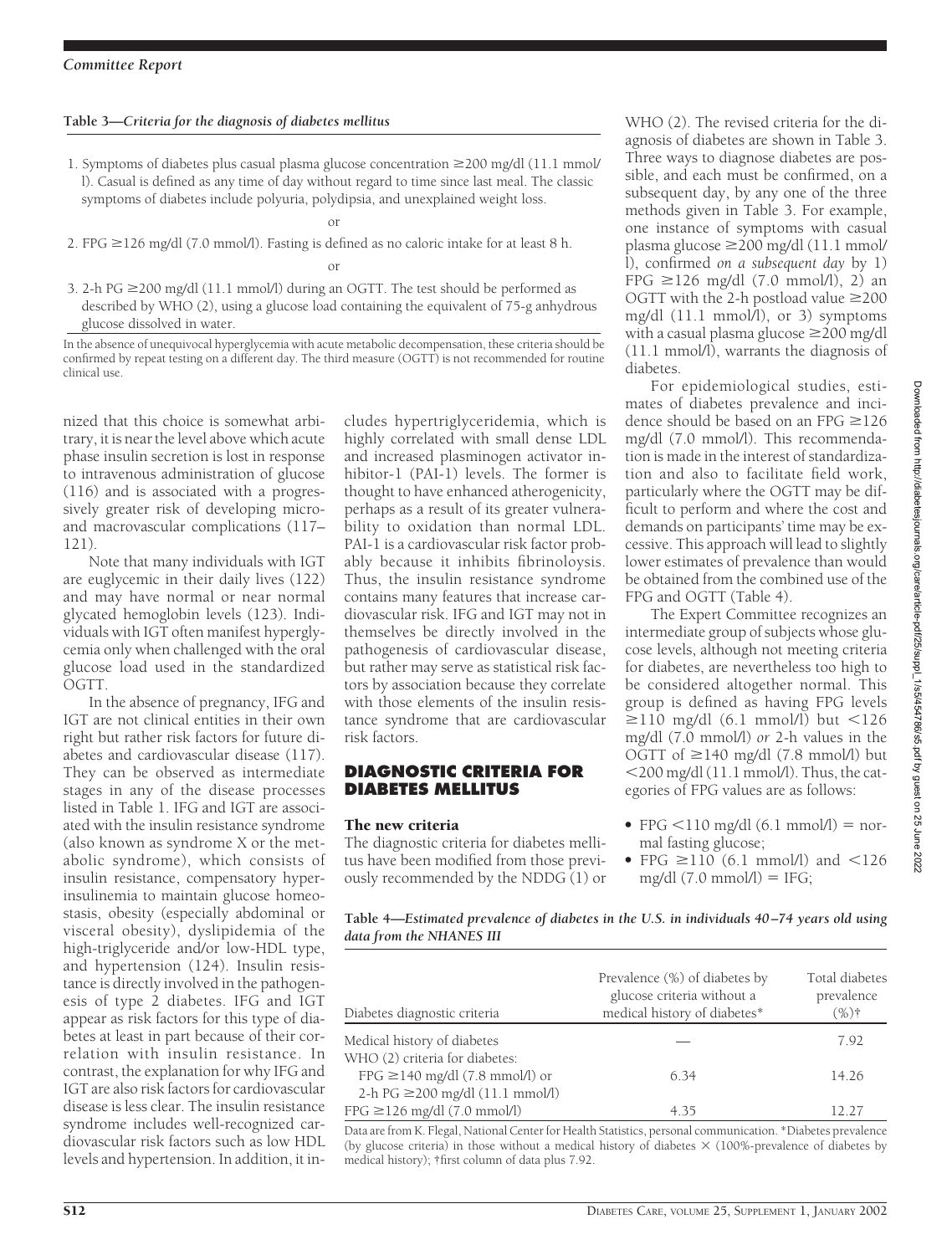• FPG  $\geq$  126 mg/dl (7.0 mmol/l) = provisional diagnosis of diabetes (the diagnosis must be confirmed, as described above).

The corresponding categories when the OGTT is used are the following:

- $\bullet$  2-h postload glucose (2-h PG)  $\leq$  140 mg/dl  $(7.8 \text{ mmol/l}) =$  normal glucose tolerance;
- 2-h  $PG \ge 140$  (7.8 mmol/l) and  $\le 200$  $mg/dl$  (11.1 mmol/l) = IGT;
- 2-h PG  $\geq$  200 mg/dl (11.1 mmol/l) = provisional diagnosis of diabetes (the diagnosis must be confirmed, as described above).

Since the 2-h OGTT cutoff of 140 mg/dl (7.8 mmol/l) will identify more people as having impaired glucose homeostasis than will the fasting cutoff of 110 mg/d (6.1 mmol/l), it is essential that investigator always report which test was used.

### Rationale for the revised criteria for diagnosing diabetes

The revised criteria are still based on measures of hyperglycemia. Whereas many different diagnostic schemes have been used all have been based on some measurement of blood or urine glucose, as reviewed by McCance et al. (125). The metabolic defects underlying hyperglycemia, such as islet cell autoimmunity or insulin resistance, should be referred to independently from the diagnosis of diabetes, i.e., in the classification of the disease. Determining the optimal diagnostic level of hyperglycemia depends on a balance between the medical, social, and economic costs of making a diagnosis in someone who is not truly at substantial risk of the adverse effects of diabetes and those of failing to diagnose someone who is (126). Unfortunately, not all these data are available, so we relied primarily on medical data.

Plasma glucose concentrations are distributed over a continuum, but there is an approximate threshold separating those subjects who are at substantially increased risk for some adverse outcomes caused by diabetes (e.g., microvascular complications from those who are not. Based in part on estimates of the thresholds for microvascular disease, the previous WHO criteria defined diabetes by FPG  $\geq$ 140 mg/dl (7.8 mmol/l), 2-h PG



HbA1c (%) 3.3- 4.9- 5.1- 5.2- 5.4- 5.5- 5.6- 5.7- 5.9- 6.2-

Figure 2—*Prevalence of retinopathy by deciles of the distribution of FPG, 2-h PG, and HbA<sub>1c</sub> in Pima Indians (*A*) described by McCance et al. (129), in Egyptians (*B*) described by Engelgau et al. (130), and in 40- to 74-year-old participants in NHANES III (*C*) (K. Flegal, National Center for Health Statistics, personal communication). The* x*-axis labels indicate the lower limit of each decile group. Note that these deciles and the prevalence rates of retinopathy differ considerably among the studies, especially the Egyptian study, in which diabetic subjects were oversampled. Retinopathy was ascertained by different methods in each study; therefore, the absolute prevalence rates are not comparable between studies, but their relationships with FPG, 2-h PG, and HbA<sub>1c</sub> are very similar within each population.*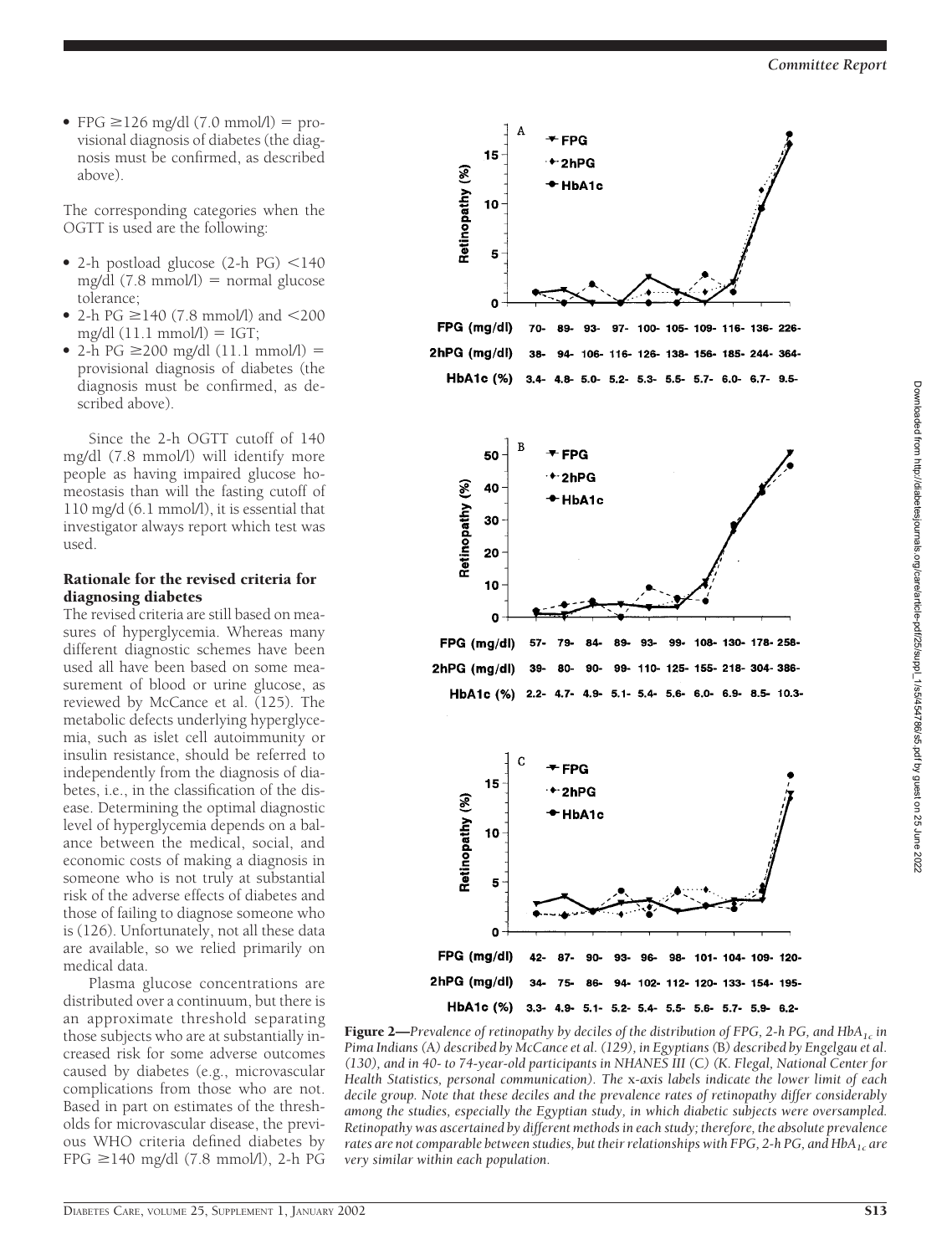**Table 5—***FPG cutpoints equivalent to the WHO 2-h plasma glucose criterion of 200 mg/dl*

| Study and reference                      | Method                           | Fasting plasma glucose*                                                              |
|------------------------------------------|----------------------------------|--------------------------------------------------------------------------------------|
| Pima Indians (129)<br>Pima Indians (129) | ROC curves†<br>Equal prevalence# | $123 \text{ mg/dl} (6.8 \text{ mmol/l})$<br>$120 \text{ mg/dl} (6.7 \text{ mmol/l})$ |
| Several Pacific populations (134)        | Equal prevalence#                | 126 mg/dl (7.0 mmol/l)                                                               |
| NHANES III§                              | Equal prevalence#                | $121 \text{ mg/dl} (6.7 \text{ mmol/l})$                                             |

\*The results for the receiver-operating characteristics (ROC) curve analysis of the Pima Indian data and those from the Pacific populations appear in the cited publications (in millimoles per liter). The other results have not been published; †equivalent to the WHO criterion of 2-h PG  $\geq$ 200 mg/dl (11.1 mmol/l) in sensitivity and specificity for retinopathy from analysis of ROC curves; #the method is described by Finch et al. (134); §NHANES III subjects ages 40–74 years, excluding users of insulin and oral hypoglycemic agents, weighted according to sampling plan (K. Flegal, National Center for Health Statistics, personal communication).

 $\geq$ 200 mg/dl (11.1 mmol/l) in the OGTT, or both. These criteria effectively defined diabetes by the 2-h PG alone because the fasting and 2-h cutpoint values are not equivalent. Almost all individuals with FPG  $\geq$ 140 mg/dl (7.8 mmol/l) have 2-h  $PG \geq 200$  mg/dl (11.1 mmol/l) if given an OGTT, whereas only about one-fourth of those with 2-h PG  $\geq$ 200 mg/dl (11.1) mmol/l) and without previously known diabetes have FPG  $\geq$  140 mg/dl (7.8) mmol/l) (127). Thus, the cutpoint of FPG  $\geq$ 140 mg/dl (7.8 mmol/l) defined a greater degree of hyperglycemia than did the cutpoint of 2-h  $PG \ge 200$  mg/dl (11.1) mmol/l). It is the consensus of the Expert Committee that this discrepancy is unwarranted and that the cutpoint values for both tests should reflect a similar degree of hyperglycemia and risk of adverse outcomes.

Under the previous WHO and the NDDG criteria, the diagnosis of diabetes is largely a function of which test is performed. Many individuals who would have 2-h PG  $\geq$  200 mg/dl (11.1 mmol/l) in an OGTT are not tested with an OGTT because they lack symptoms or because they have an FPG  $<$  140 mg/dl (7.8 mmol/ l). Thus, if it is desired that all people with diabetes be diagnosed and the previous criteria are followed, OGTTs must be performed periodically in everyone. However, in ordinary practice, not only is the OGTT performed infrequently, but it is usually not used even to confirm suspected cases (128). In summary, the diagnostic criteria are now revised to *1*) avoid the discrepancy between the FPG and 2-h PG cutpoint values and *2*) facilitate and encourage the use of a simpler and equally accurate test—fasting plasma glucose—for diagnosing diabetes.

The cutpoint for the 2-h PG has been justified largely because at approximately that point the prevalence of the microvascular complications considered specific for diabetes (i.e., retinopathy and nephropathy) increases dramatically. This property of the 2-h PG has been compared with the FPG in population studies of the Pima Indians in the U.S., among Egyptians, and in the Third National Health and Nutrition Examination Survey (NHANES III) in the U.S. In other studies, the relationships between glycemia and macrovascular disease have also been examined.

The relationships of FPG and 2-h PG to the development of retinopathy were evaluated in Pima Indians over a wide range of plasma glucose cutpoints (Fig. 2A) (129). Both variables were similarly associated with retinopathy, indicating that by this criterion, each could work equally well for diagnosing diabetes. The authors concluded that both measures were equivalent in terms of the properties previously used to justify diagnostic criteria.

These findings were confirmed in a similar study in Egypt, in which the FPG and 2-h PG were each strongly and equally associated with retinopathy (Fig. 2B) (130). For both the FPG and the 2-h PG, the prevalence of retinopathy was markedly higher above the point of intersection of the two components of the bimodal frequency distribution (FPG 129 mg/dl [7.2 mmol/l] and 2-h PG = 207 mg/dl [11.5 mmol/l]).

In the NHANES III, 2,821 individuals aged 40–74 years received an OGTT, a measurement of HbA<sub>1c</sub>, and an assessment of retinopathy by fundus photography (K. Flegal, personal communication). Figure 2*C* shows that all three measures of glycemia (FPG, 2-h PG, and  $HbA_{1c}$ ) are strongly associated with retinopathy, which is similar to the relationships found in the Pima Indians (129) and Egyptians

(130), although the relationship was strongest for 2-h PG. As in other studies, the prevalence rose dramatically in the highest decile of each variable, corresponding to  $FPG \ge 120$  mg/dl (6.7 mmol/ l), 2-h PG ≥195 mg/dl (10.8 mmol/l), and  $HbA_{1c} \geq 6.2\%$ . As in the Pima Indian (129) and Egyptian (130) studies, estimates of these "thresholds" for retinopathy are somewhat imprecise. More precision cannot easily be obtained by using narrower glycemic intervals (e.g., 20 instead of the 10 shown in Fig. 2) because of the limited numbers of cases of retinopathy in each sample (32 cases in the Pima study, 146 in the Egyptian study, and 111 in NHANES III). There are no absolute thresholds because some retinopathy occurred at all glucose levels, presumably because of measurement or disease variability and because of nondiabetic causes of retinopathy.

The associations between FPG and 2-h PG and macrovascular disease have been examined in adults without known diabetes (131). The 2-h PG was somewhat more closely associated with major coronary heart disease, but there was no significant difference in the association of the FPG or the 2-h PG with other indexes of macrovascular disease. Similarly, the relationship between glycemia and peripheral arterial disease was studied in 50- to 74-year-old Caucasians (132). The prevalence of arterial disease was strongly related to the FPG and 2-h PG. The associations appeared to be of the same strength for both variables.

In a recent analysis of the Paris Prospective Study, the incidence of fatal coronary heart disease was related to both FPG and 2-h PG determined at a baseline examination (118). Incidence rates were markedly increased at FPG  $\geq$ 125 mg/dl  $(6.9 \text{ mmol/l})$  or 2-h PG  $\geq$  140 mg/dl (7.8) mmol/l). Similarly, the incidence of coronary artery disease and the all-cause mortality rates were predicted by the FPG in the Baltimore Longitudinal Study of Aging (R. Andres, C. Coleman, D. Elahi, J. Fleg, D.C. Muller, J.D. Sorkin, J.D. Tobin, personal communication). The incidence rates of both these outcomes increased markedly and almost linearly above FPG levels in the range of 110 –120 mg/dl (6.1–6.7 mmol/l). In conclusion, both the FPG and 2-h PG provide important information regarding risk of both microand macrovascular disease, and the approximate thresholds for increased risk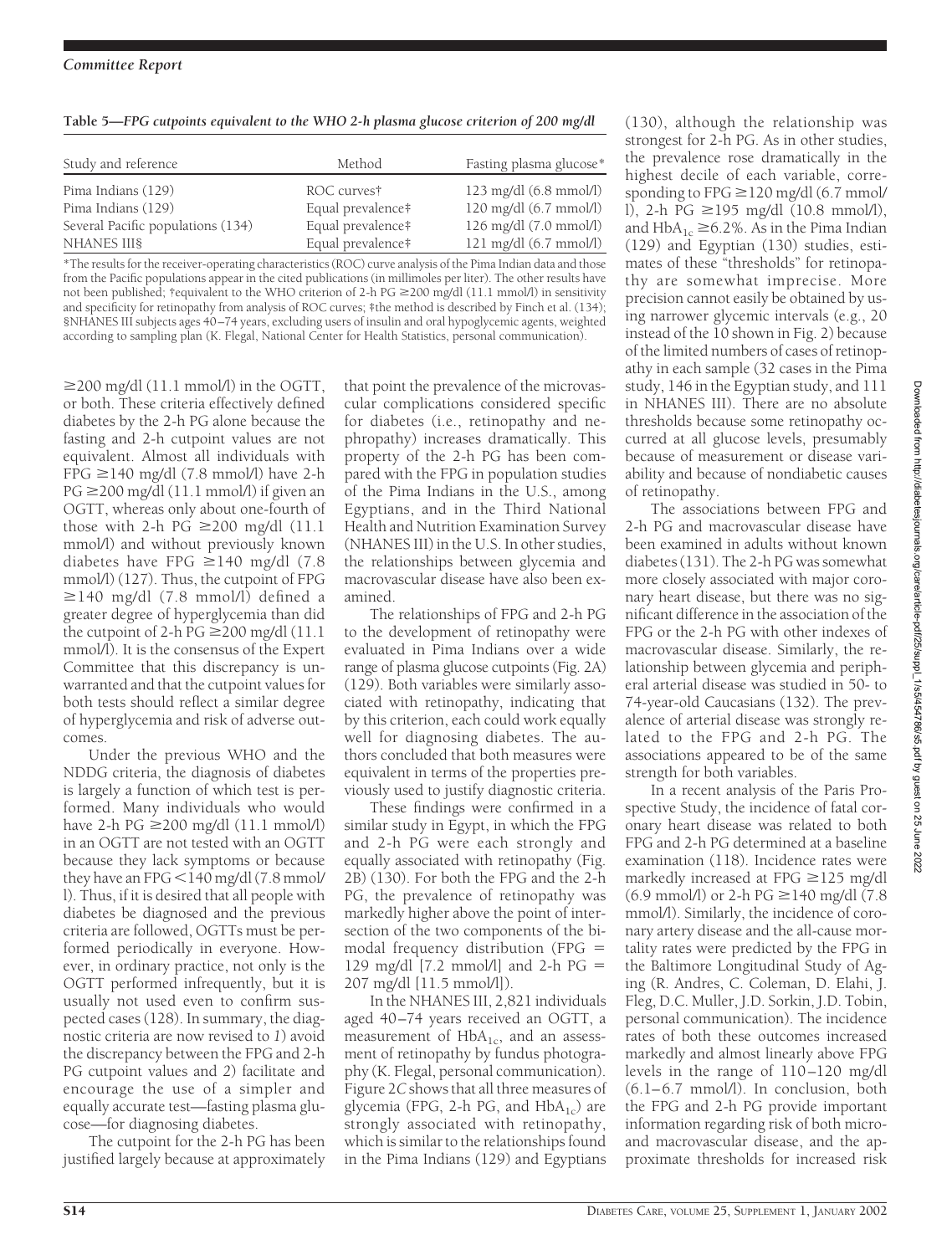correspond with those for retinopathy and with the revised diagnostic criteria.

Reproducibility is another important property of a diagnostic test, a property for which the FPG appears to be preferable. When OGTTs were repeated in adults during a 2- to 6-week interval, the intraindividual coefficients of variation were 6.4% for the FPG and 16.7% for the 2-h PG (133).

It is important to review the rationale for retaining the diagnostic cutpoint of 200 mg/dl (11.1 mmol/l) for the 2-h PG. This cutpoint was originally adopted for three reasons (1,2). First, 200 mg/dl (11.1 mmol/l) has been found to approximate the cutpoint separating the two components of the bimodal distribution of 2-h PG. Second, in several studies, the prevalence of microvascular disease sharply increased above 2-h PG levels of  $\sim$ 200 mg/dl (11.1 mmol/l). Third, an enormous body of clinical and epidemiological data has been collected based on the 2-h PG cutpoint of 200 mg/dl (11.1 mmol/l). Thus, this value has been retained for the diagnosis of diabetes because it would be very disruptive, and add little benefit, to alter the well-accepted 2-h PG diagnostic level of  $\geq$ 200 mg/dl (11.1 mmol/l).

Changing the diagnostic cutpoint for the FPG to 126 mg/dl (7.0 mmol/l) is based on the belief that the cutpoints for the FPG and 2-h PG should diagnose similar conditions, given the equivalence of the FPG and the 2-h PG in their associations with vascular complications and their discrimination between two components of a bimodal frequency distribution (129,130). McCance et al. (129) computed the FPG level equivalent (in sensitivity and specificity for retinopathy) to the 1985 WHO criterion of the 2-h PG  $\geq$ 200 mg/dl (11.1 mmol/l) and found it to be an FPG of  $\geq$  123 mg/dl (6.8 mmol/l) (Table 5). Finch et al. (134) approached the problem in each of 13 Pacific populations surveyed with OGTTs by determining the value in the FPG that, when used alone as a diagnostic criterion, gave the same prevalence of diabetes as did 2-h PG  $\geq$ 200 mg/dl (11.1 mmol/l). The summary estimate from all these populations was a cutpoint of 126 mg/dl (7.0 mmol/l). The same method was applied to data derived from the Pima Indians and resulted in an FPG cutpoint of 120 mg/dl (6.7 mmol/l). In NHANES III, the corresponding cutpoint was 121 mg/dl (6.7 mmol/l) (Table 5). These values and the 2-h PG

#### **Table 6—***Criteria for testing for diabetes in asymptomatic, undiagnosed individuals*

- 1. Testing for diabetes should be considered in all individuals at age 45 years and above and, if normal, it should be repeated at 3-year intervals.
- 2. Testing should be considered at a younger age or be carried out more frequently in individuals who:
	- are overweight (BMI  $\geq$  25 kg/m<sup>2</sup>)
	- have a first-degree relative with diabetes
	- are members of a high-risk ethnic population (e.g., African-American, Hispanic American, Native American, Asian American, Pacific Islander)
	- have delivered a baby weighing 9 lb or have been diagnosed with GDM
	- are hypertensive  $(\geq 140/90)$
	- have an HDL cholesterol level ≤35 mg/dl (0.90 mmol/l) and/or a triglyceride level  $\geq$ 250 mg/dl (2.82 mmol/l).
	- on previous testing, had IGT or IFG

The OGTT or FPG test may be used to diagnose diabetes; however, in clinical settings the FPG test is greatly preferred because of ease of administration, convenience, acceptability to patients, and lower cost.

cutpoint of 200 mg/dl (11.1 mmol/l) are also quite similar to the values of FPG 129 mg/dl (7.2 mmol/l) and 2-h PG 207 mg/dl (11.5 mmol/l) that separated the components of the bimodal frequency distributions and identified individuals with a high prevalence of retinopathy among Egyptians (130). Because the standard errors of these estimates are not known, the small differences in the estimates shown in Table 5 may be consistent with sampling variability.

We chose a cutpoint at the upper end of these estimates (FPG  $\geq$  126 mg/dl, 7.0 mmol/l). This value is slightly higher than most of the estimated cutpoints that would give the same prevalence of diabetes as the criterion of 2-h PG  $\geq$  200 mg/dl (11.1 mmol/l). That is, slightly fewer people will be diagnosed with diabetes if the new FPG criterion is used alone than if either the FPG or the OGTT is used and interpreted by the previous WHO and NDDG criteria (Table 4).

As noted above, although the OGTT is an acceptable diagnostic test and has been an invaluable tool in research, it is not recommended for routine use. Because of its inconvenience to patients and the perception by many physicians that it is unnecessary, the OGTT is already not widely used for diagnosing diabetes. In addition, it is more costly and timeconsuming than the FPG, and the repeat test reproducibility of the 2-h PG is worse than that of the FPG (133). If the OGTT is used, either for clinical or research purposes, the test procedure methods recommended by the WHO (2) and the diagnostic criterion in Table 3 should be employed.

recommended for diagnosis of diabetes, although some studies have shown that the frequency distributions for  $HbA_{1c}$ have characteristics similar to those of the FPG and the 2-h PG. Moreover, these studies have defined an  $HbA_{1c}$  level above which the likelihood of having or developing macro- or microvascular disease rises sharply (Fig. 2) (129–132). Furthermore,  $HbA_{1c}$  and FPG (in type 2 diabetes) have become the measurements of choice in monitoring the treatment of diabetes, and decisions on when and how to implement therapy are often made on the basis of  $HbA_{1c}$ . These observations have led some to recommend  $HbA_{1c}$  measurement as a diagnostic test (126,135).

On the other hand, there are many different methods for the measurement of  $HbA_{1c}$  and other glycosylated proteins, and nationwide standardization of the  $HbA_{1c}$  test has just begun (136). Studies of the utility of the test compared with the FPG and 2-h PG have used different assays, thereby making it difficult to assign an appropriate cutpoint. Also, the FPG, 2-h PG, and  $HbA_{1c}$  tests are imperfectly correlated. In most clinical laboratories, a "normal"  $HbA_{1c}$  is usually based on a statistical sampling of healthy, presumably nondiabetic individuals. In conclusion,  $HbA<sub>1c</sub>$  remains a valuable tool for monitoring glycemia, but it is not currently recommended for the diagnosis of diabetes.

The revised criteria are for *diagnosis* and are *not* treatment criteria or goals of therapy. No change is made in the American Diabetes Association's recommendations of FPG  $\langle 120 \text{ mg/dl} (6.7 \text{ mmol/l})$ and  $HbA_{1c}$  < 7% as treatment goals (137). The new diagnostic cutpoint (FPG  $\geq$  126 mg/dl [7.0 mmol/l]) is based on the ob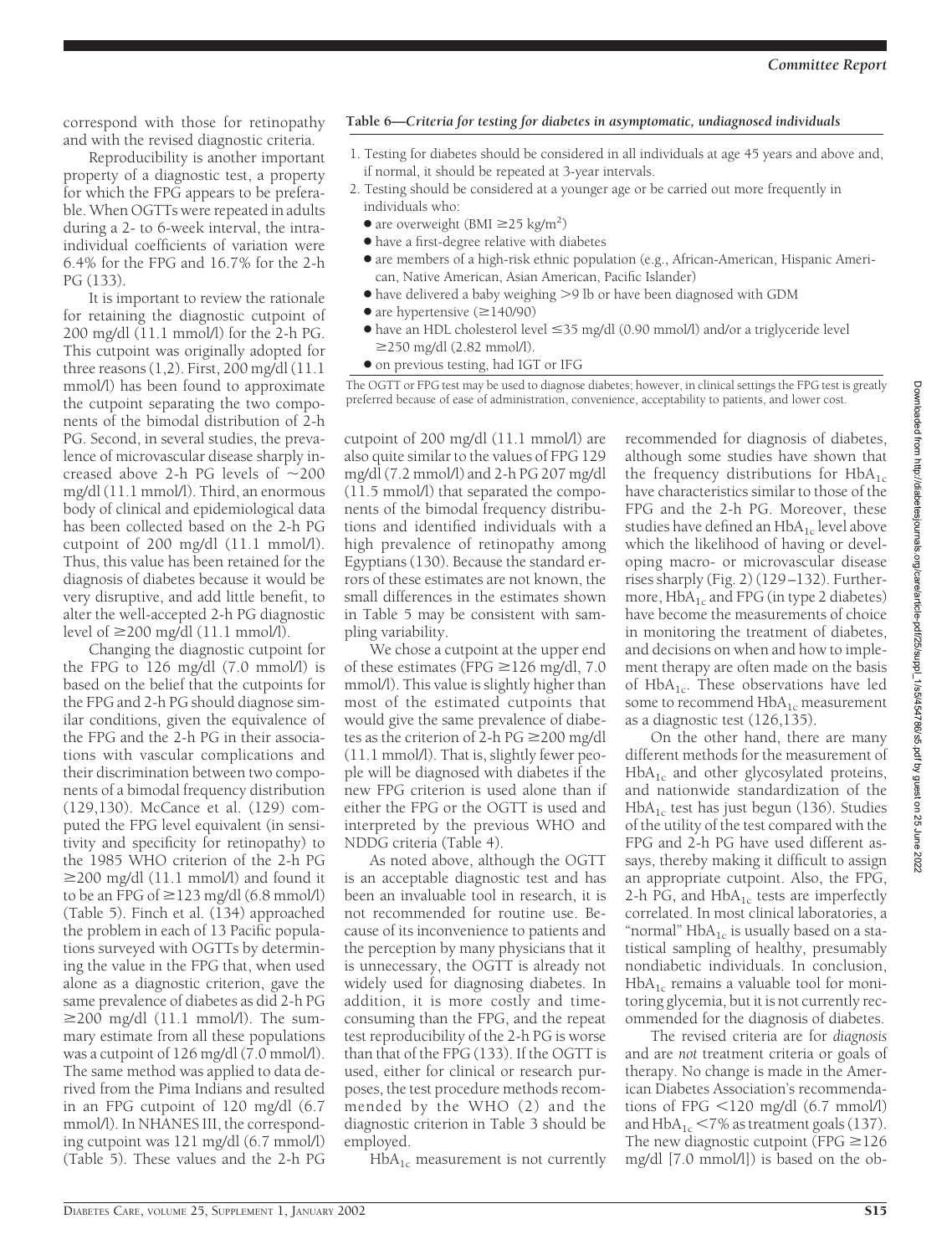servation that this degree of hyperglycemia usually reflects a serious metabolic abnormality that has been shown to be associated with serious complications. The treatment of nonpregnant patients with hyperglycemia near the cutpoint should begin with an individualized lifestyle-modification regimen (i.e., meal planning and exercise). Initiation of pharmacological therapy in these patients has not yet been shown to improve prognosis and may lead to an unacceptably high incidence of hypoglycemic reactions with certain drugs (e.g., sulfonylureas, insulin).

The new criteria have implications for estimates of the prevalence of diabetes. Although an FPG  $\geq$ 126 mg/dl (7.0) mmol/l) and a 2-h PG  $\geq$ 200 mg/dl (11.1) mmol/l) have similar predictive value for adverse outcomes, the two tests are not perfectly correlated with each other. A given person may have one glucose value above one cutpoint and another value below the other cutpoint. Thus, simultaneous measurement of both FPG and 2-h PG will inevitably lead to some diagnostic discrepancies and dilemmas. Although diagnosing diabetes by either test will result in a similar number of "cases," different individuals in different hyperglycemic stages may be identified. (This situation would be even more complicated if a third diagnostic test, such as  $HbA_{1c}$ , were used.) However, according to the data reviewed above, there is no basis for concluding that the 2-h PG is more reliable than the FPG. Thus, the FPG alone should be used for estimating the comparative prevalence of diabetes in different populations.

Table 4 shows the effect of the new diagnostic criteria on the estimated prevalence of diabetes in the U.S. population aged 40 –74 years using data from NHANES III. Diagnosing diabetes in those without a medical history of diabetes by using only the FPG test would result in a lower prevalence of diabetes than would using WHO criteria (4.35 vs. 6.34%). The total prevalence of diabetes (including those with a medical history) would be 12.27%, or 14% lower than the prevalence of 14.26% by the WHO criteria. Of note, these prevalence estimates refer to results of testing on one occasion. The prevalence of diabetes confirmed by a second test will be lower regardless of which criteria are used.

Widespread adoption of the new cri-

teria may, however, have a large impact on the number of people actually diagnosed with diabetes. Presently, about half the adults with diabetes in the U.S. are undiagnosed (127), but many might now be diagnosed if the simpler FPG test were always used.

# **TESTING FOR DIABETES IN PRESUMABLY HEALTHY**

**INDIVIDUALS** — Type 1 diabetes is usually an autoimmune disease, characterized by the presence of a variety of autoantibodies to protein epitopes on the surface of or within the  $\beta$ -cells of the pancreas. The presence of such markers before the development of overt disease can identify patients at risk (138). For example, those with more than one autoantibody (i.e., ICA, IAA, GAD, IA-2) are at high risk (139–141). At this time, however, many reasons preclude the recommendation to test individuals routinely for the presence of any of the immune markers outside of a clinical trials setting. First, cutoff values for some of the assays for immune markers have not been completely established for clinical settings. Second, there is no consensus yet as to what action should be taken when a positive autoantibody test is obtained. Thus, autoantibody testing may identify people at risk of developing type 1 diabetes without offering any proven measures that might prevent or delay the clinical onset of disease. Of note, however, is that there are a number of ongoing well-controlled clinical studies testing various means of preventing type 1 diabetes. These studies conducted in high-risk subjects may one day offer an effective means to prevent type 1 diabetes, in which case screening may become appropriate. Last, because the incidence of type 1 diabetes is low, routine testing of healthy children will identify only the small number  $(< 0.5\%)$ who at that moment may be "prediabetic." Thus, the cost-effectiveness of such screening is questionable, at least until an effective therapy is available. For the above reasons, the clinical testing of individuals for autoantibodies related to type 1 diabetes, outside of research studies, cannot be recommended at this time. Similarly, antibody testing of high-risk individuals (e.g., siblings of type 1 patients) is also not recommended until the efficacy and safety of therapies to prevent or delay type 1 diabetes have been demonstrated. On the other hand, the autoantibody tests

may be of value to identify which newly diagnosed patients have immune-mediated type 1 diabetes in circumstances where it is not obvious, particularly when therapies become available to preserve -cell mass.

Undiagnosed type 2 diabetes is common in the U.S. As many as 50% of the people with the disease, or about 8 million individuals, are undiagnosed (127). Of concern, there is epidemiological evidence that retinopathy begins to develop at least 7 years before the clinical diagnosis of type 2 diabetes is made (142). Because hyperglycemia in type 2 diabetes causes microvascular disease and may cause or contribute to macrovascular disease, undiagnosed diabetes is a serious condition. Patients with undiagnosed type 2 diabetes are at significantly increased risk for coronary heart disease, stroke, and peripheral vascular disease. In addition, they have a greater likelihood of having dyslipidemia, hypertension, and obesity (143).

Thus, early detection, and consequently early treatment, might well reduce the burden of type 2 diabetes and its complications. However, to increase the cost-effectiveness of testing undiagnosed, otherwise healthy individuals, testing should be considered in high-risk populations. Suggested criteria for testing are given in Table 6. Factors leading to these recommendations include: *1*) the steep rise in the incidence of the disease after age 45 years, *2*) the negligible likelihood of developing any of the complications of diabetes within a 3-year interval of a negative screening test, and *3*) knowledge of the well-documented risk factors for the disease. Although the OGTT and FPG are both suitable tests, in clinical settings, the FPG is strongly recommended because it is easier and faster to perform, more convenient and acceptable to patients, more reproducible, and less expensive.

**Acknowledgments**— We gratefully acknowledge the invaluable assistance of Robert Misbin, MD, in the development of the manuscript; Katherine Flegal, PhD, for her analysis of the NHANES III data set; Reubin Andres, MD, for sharing unpublished data from the Baltimore Longitudinal Study of Aging; and Michael Engelgau, MD, for providing the raw data from the Egyptian Study (130).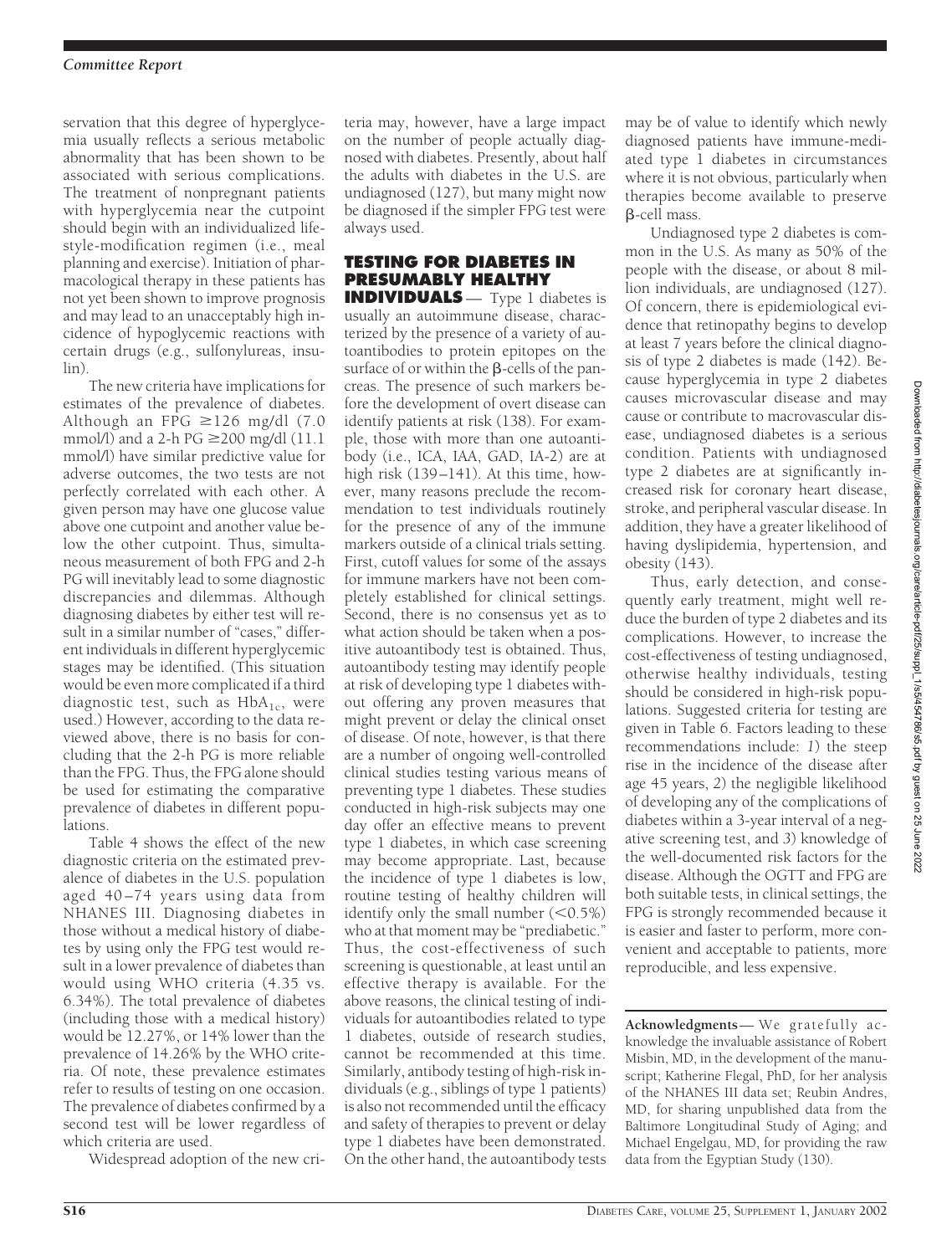### **References**

- 1. National Diabetes Data Group: Classification and diagnosis of diabetes mellitus and other categories of glucose intolerance. *Diabetes* 28:1039–1057, 1979
- 2. World Health Organization: *Diabetes Mellitus: Report of a WHO Study Group.* Geneva, World Health Org., 1985 (Tech. Rep. Ser., no. 727)
- 3. Hoet JJ, Tripathy BB, Rao RH, Yajnik CS: Malnutrition and diabetes in the tropics. *Diabetes Care* 19:1014–1017, 1996
- 4. Atkinson MA, Maclaren NK: The pathogenesis of insulin dependent diabetes. *N Engl J Med* 331:1428–1436, 1994
- 5. Baekkeskov S, Neilsen JH, Marner B, Bilde T, Ludvigsson J, Lernmark A: Autoantibodies in newly diagnosed diabetic children with immunoprecipitate human pancreatic islet cell proteins. *Nature* 298:167–169, 1982
- 6. Atkinson MA, Maclaren NK, Riley WJ, Winter WE, Fisk DD, Spillar RP: Are insulin autoantibodies markers for insulin-dependent mellitus? *Diabetes* 35: 894–898, 1986
- 7. Kaufman D, Erlander M, Clare-Salzler M, Atkinson M, Maclaren N, Tobin A: Autoimmunity to two forms of glutamate decarboxylase in insulin-dependent mellitus. *J Clin Invest* 89:283–292, 1992
- 8. Christie MR, Tun RY, Lo SSS, Cassidy D, Brown TJ, Hollands J, Shattock M, Bottazzo GF, Leslie RDG: Antibodies to GAD and tryptic fragments of islet 64K antigen as distinct markers for development of IDDM: studies with identical twins. *Diabetes* 41:782–787, 1992
- 9. Schott M, Schatz D, Atkinson M, Krischer J, Mehta H, Vold B, Maclaren N:  $GAD_{65}$  autoantibodies increase the predictability but not the sensitivity of islet cell and insulin autoantibodies for developing insulin dependent diabetes mellitus. *J Autoimmunity* 7:865–872, 1994
- 10. Schmidli RS, Colman PG, Harrison LC: Do glutamic acid decarboxylase antibodies improve the prediction of IDDM in first-degree relatives at risk for IDDM? *J Autoimmunity* 7:873–879, 1994
- 11. Myers MA, Rabin DU, Rowley MJ: Pancreatic islet cell cytoplasmic antibody in diabetes is represented by antibodies to islet cell antigen 512 and glutamic acid decarboxylase. *Diabetes* 44:1290–1295, 1995
- 12. Lan MS, Wasserfall C, Maclaren NK, Notkins AL: IA-2, a transmembrane protein of the protein tyrosine phosphatase family, is a major autoantigen in insulindependent diabetes mellitus. *Proc Natl Acad Sci USA* 93:6367–6370, 1996
- 13. Lu J, Li Q, Xie H, Chen Z, Borovitskaya AE, Maclaren NK, Notkins AL, Lan MS:

Identification of a second transmembrane protein tyrosine phosphatase,  $IA-2\beta$ , as an autoantigen in insulin-dependent diabetes mellitus: precursor of the 37-kDa tryptic fragment. *Proc Natl Acad Sci USA* 93: 2307–2311, 1996

- 14. Cantor AB, Krischer JP, Cuthbertson DD, Schatz DA, Riley WJ, Malone J, Schwartz S, Quattrin T, Maclaren NK: Age and family relationship accentuate the risk of IDDM in relatives of patients with insulin dependent diabetes. *J Clin Endocrinol Metab* 80:3739–3743, 1995
- 15. Huang W, Connor E, DelaRosa T, Muir A, Schatz D, Silverstein J, Crockett S, She JX, Maclaren NK: Although DR3- DQB1\* may be associated with multiple component diseases of the autoimmune polyglandular syndromes, the human leukocyte antigen DR4-DQB110302 haplotype is implicated only in beta cell autoimmunity. *J Clin Endocrinol Metab* 81:1–5, 1996
- 16. Zimmet PZ, Tuomi T, Mackay R, Rowley MJ, Knowles W, Cohen M, Lang DA: Latent autoimmune diabetes mellitus in adults (LADA): the role of antibodies to glutamic acid decarboxylase in diagnosis and prediction of insulin dependency. *Diabet Med* 11:299–303, 1994
- 17. Banerji M, Lebovitz H: Insulin sensitive and insulin resistant variants in IDDM. *Diabetes* 38:784–792, 1989
- 18. Reaven GM, Bernstein R, Davis B, Olefsky JM: Nonketotic diabetes mellitus: insulin deficiency or insulin resistance? *Am J Med* 60:80–88, 1976
- 19. Olefsky JM, Kolterman OG, Scarlett, JA: Insulin action and resistance in obesity and noninsulin-dependent type II diabetes mellitus. *Am J Physiol* 243:E15–E30, 1982
- 20. DeFronzo R, Deibert D, Hendler R, Felig P: Insulin sensitivity and insulin binding to monocytes in maturity-onset diabetes. *J Clin Invest* 63:939–946, 1979
- 21. Turner RC, Holman, RR, Matthews D, Hockaday TDR, Peto J: Insulin deficiency and insulin resistance interaction in diabetes: estimation of their relative contribution by feedback analysis from basal plasma insulin and glucose concentrations. *Metabolism* 28:1086–1096, 1979
- 22. Kolterman OG, Gray RS, Griffin J, Burstein P, Insel J, Scarlett JA, Olefsky JM: Receptor and postreceptor defects contribute to the insulin resistance in noninsulin-dependent diabetes mellitus. *J Clin Invest* 68:957–969, 1981
- 23. Bogardus C, Lillioja S, Mott DM, Hollenbeck C, Reaven G: Relationship between degree of obesity and in vivo insulin action in man. *Am J Physiol* 248:E286– E291, 1985
- 24. Kissebah AH, Vydelingum N, Murray R,

Evans DF, Hartz AJ, Kalkhoff RK, Adams PW: Relationship of body fat distribution to metabolic complications of obesity. *J Clin Endocrinol Metab* 54:254– 260, 1982

- 25. Butkiewicz EK, Leibson C, O'Brien PC, Palumbo PJ, Rizza RA: Insulin therapy for diabetic ketoacidosis. *Diabetes Care* 18:1187–1190, 1995
- 26. Banerji MA, Chaiken RL, Huey H, Tuomi T, Norin AJ, Mackay IR, Rowley MJ, Zimmet P, Lebovitz H: GAD antibody negative NIDDM in adult black subjects with diabetic ketoacidosis and increased frequency of human leukocyte antigen DR3 and DR4. *Diabetes* 43:741– 745, 1994
- 27. Umpierrez GE, Casals MMC, Gebhart SSP, Mizon PS, Clark WS, Phillips LS: Diabetic ketoacidosis in obese African-Americans. *Diabetes* 44:79–85, 1995
- 28. Harris MI: Impaired glucose tolerance in the U.S. population. *Diabetes Care* 12: 464–474, 1989
- 29. Zimmet PZ: Kelly West Lecture 1991: challenges in diabetes epidemiology: from west to the rest. *Diabetes Care* 15: 232–252, 1992
- 30. Fujimoto WY, Leonetti DL, Kinyoun JL, Shuman WP, Stolov WC, Wahl PW: Prevalence of complications among second-generation Japanese-American men with diabetes, impaired glucose tolerance or normal glucose tolerance. *Diabetes* 36:730–739, 1987
- 31. Moss SE, Klein R, Klein BEK, Meuer MS: The association of glycemia and causespecific mortality in a diabetic population. *Arch Int Med* 154:2473–2479, 1984
- 32. Kuusisto J, Mykknen L, Pyörälä K, Laakso M: NIDDM and its metabolic control predict coronary heart disease in elderly subjects. *Diabetes* 43:960–967, 1994
- 33. Andersson DKG, Svaardsudd K: Longterm glycemic control relates to mortality in type II diabetes. *Diabetes Care* 18: 1534–1543, 1995
- 34. Uusitupaa MIJ, Niskanen LK, Siitonen O, Voutilainen E, Pyörälä K: Ten year cardiovascular mortality in relation to risk factors and abnormalities in lipoprotein composition in type 2 (noninsulin-dependent) diabetic and nondiabetic subjects. *Diabetologia* 11:1175– 1184, 1993
- 35. Polonsky KS, Sturis J, Bell GI: Non-insulin-dependent diabetes mellitus: a genetically programmed failure of the beta cell to compensate for insulin resistance. *N Engl J Med* 334:777–784, 1996
- 36. Scarlett JA, Gray RS, Griffin J, Olefsky JM, Kolterman OG: Insulin treatment reverses the insulin resistance of type II diabetes mellitus. *Diabetes Care* 5:353– 363, 1982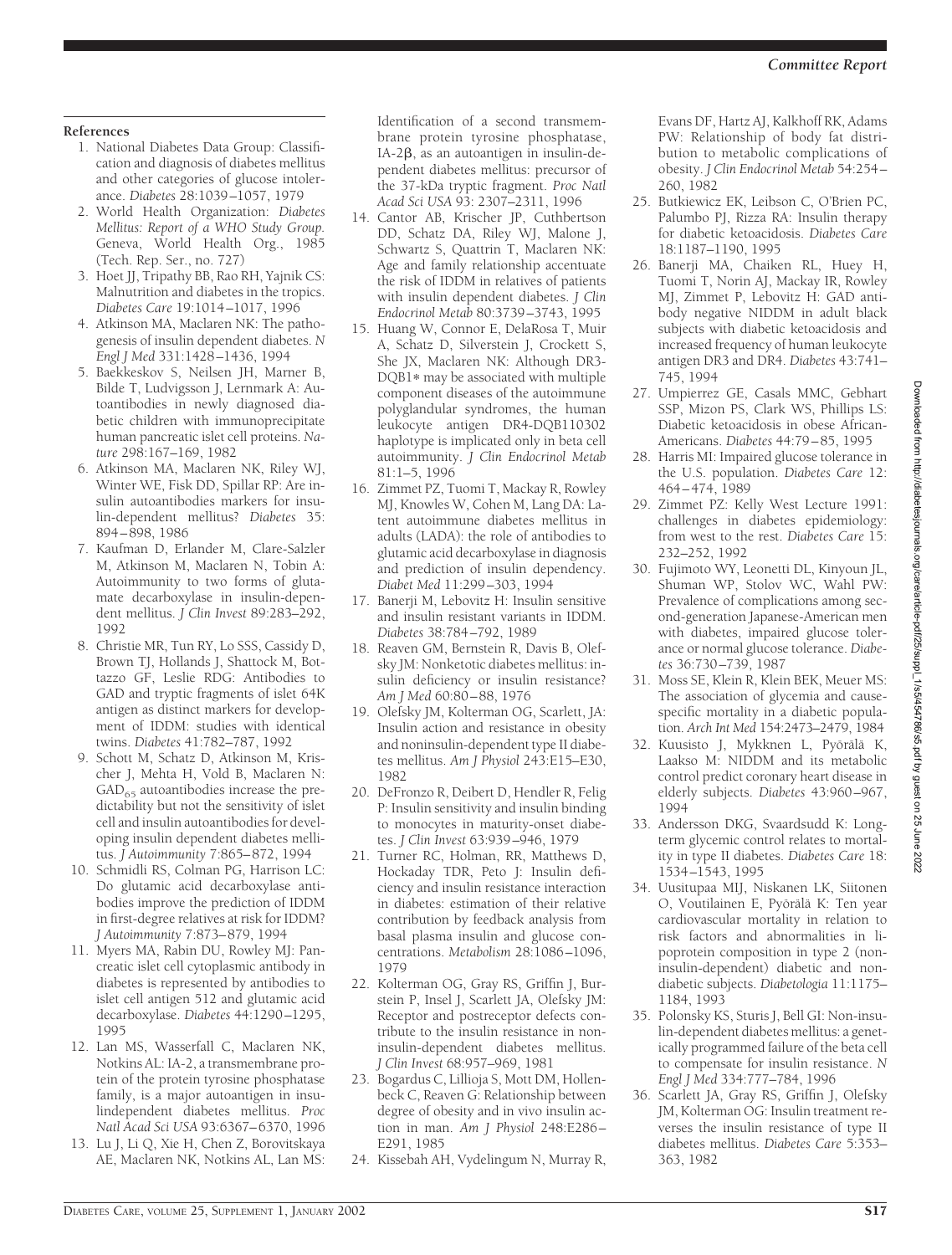- 37. Firth RG, Bell PM, Rizza RM: Effects of tolazamide and exogenous insulin on insulin action in patients with non-insulin-dependent diabetes mellitus. *N Engl J Med* 314:1280–1286, 1986
- 38. Simonson DC, Ferrannini E, Bevilacqua S, Smith D, Barrett E, Carlson R, De-Fronzo RA: Mechanism of improvement in glucose metabolism after chronic glyburide therapy. *Diabetes* 33:838–845, 1984
- 39. Henry RR, Wallace P, Olefsky JM: Effects of weight loss on mechanisms of hyperglycemia in obese non-insulin-dependent diabetes mellitus. *Diabetes* 35:990– 998, 1986
- 40. Wing RR, Blair EH, Bononi P, Marcus MD, Watanabe R, Bergman RN: Caloric restriction per se is a significant factor in improvements in glycemic control and insulin sensitivity during weight loss in obese NIDDM patients. *Diabetes Care* 17:30–36, 1994
- 41. Harris MI, Couric CC, Reiber G, Boyko E, Stern M, Bennett P (Eds.): *Diabetes in America*. 2nd ed. Washington, DC, U.S. Govt. Printing Office, 1995 (NIH publ. no. 95–1468)
- 42. Newman B, Selby JV, Slemenda C, Fabsitz R, Friedman GD: Concordance for type 2 (non-insulin-dependent) diabetes mellitus in male twins. *Diabetologia* 30: 763–738, 1987
- 43. Barnett AH, Eff C, Leslie RDG, Pyke DA: Diabetes in identical twins. *Diabetologia* 20:87–93, 1981
- 44. Herman WH, Fajans SS, Oritz FJ, Smith MJ, Sturis J, Bell GI, Polonsky KS, Halter JB: Abnormal insulin secretion, not insulin resistance, is the genetic or primary defect of MODY in the RW pedigree. *Diabetes* 43:40–46, 1994
- 45. Byrne MM, Sturis J, Menzel S, Yamagata K, Fajans SS, Dronsfield MJ, Bain SC, Hattersley AT, Velho G, Froguel P, Bell GI, Polonsky KS: Altered insulin secretory response to glucose in diabetic and nondiabetic subjects with mutations in the diabetes susceptibility gene MODY3 on chromosome 12. *Diabetes* 45:1503– 1510, 1996
- 46. Clement K, Pueyo ME, Vaxillaire M, Rakotoambinina B, Thuillier F, Passa P, Froguel P, Roberts J, Velho G: Assessment of insulin sensitivity in glucokinase-deficient subjects. *Diabetologia* 39: 82–90, 1996
- 47. Vaxillaire M, Boccio V, Philippi A, Vigouroux C, Terwilliger J, Passa P, Beckman JS, Velho G, Lathrop GM, Froguel P: A gene for maturity onset diabetes of the young (MODY) maps to chromosome 12q. *Nature Genet* 9:418–423, 1995
- 48. Yamagata K, Oda N, Kaisaki PJ, Menzel S, Furuta H, Vaxillaire M, Southarm L,

Cox RD, Lathrop GM, Boriraj VV, Chen X, Cox NJ, Oda Y, Yano H, Le Beau MM, Yamada S, Nishigori H, Takeda J, Fajans SS, Hattersley AT, Iwasaki N, Hansen T, Pedersen O, Polonsky KS, Bell GI: Mutations in the hepatocyte nuclear fac $tor$ - $1\alpha$  gene in maturity-onset diabetes of the young (MODY 3). *Nature* 384: 455–458, 1996

- 49. Froguel P, Vaxillaire M, Sun F, Velho G, Zouali H, Butel MO, Lesage S, Vionnet N, Clement K, Fougerousse F, et al.: Close linkage of glucokinase locus on chromosome 7p to early-onset non-insulin-dependent diabetes mellitus. *Nature* 356:162–164, 1992
- 50. Vionnet N, Stoffel M, Takeda J, Yasuda K, Bell GI, Zouali H, Lesage S, Velho G, Iris F, Passa P, et al.: Nonsense mutation in the glucokinase gene causes early-onset non-insulin-dependent diabetes mellitus. *Nature* 356:721–722, 1992
- 51. Bell GI, Xiang K, Newman MV, Wu S, Wright LG, Fajans SS, Spielman RS, Cox NJ: Gene for non-insulin-dependent diabetes mellitus (maturity-onset diabetes of the young subtype) is linked to DNA polymorphism on human chromosome 20q. *Proc Natl Acad Sci* 88:1484–1488, 1991
- 52. Yamagata K, Furuta H, Oda N, Kaisaki PJ, Menzel S, Cox NJ, Fajans SS, Signorini S, Stoffel M, Bell GI: Mutations in the hepatocyte factor-4 $\alpha$  gene in maturity-onset diabetes of the young (MODY 1). *Nature* 384:458–460, 1996
- 53. Reardon W, Ross RJM, Sweeney MG, Luxon LM, Pembrey ME, Harding AE, Trembath RC: Diabetes mellitus associated with a pathogenic point mutation in mitochondrial DNA. *Lancet* 340:1376– 1379, 1992
- 54. van den Ouwenland JMW, Lemkes HHPJ, Ruitenbeek W, Sandkuijl LA, de Vijlder MF, Struyvenberg PAA, van de Kamp, Maassen JA: Mutation in mitochondrial tRNA (Leu(URR) gene in a large pedigree with maternally transmitted type II diabetes mellitus and deafness. *Nature Genet* 1:368–371, 1992
- 55. Kadowaki T, Kadowaki H, Mori Y, Tobe K, Sakuta R, Suzuki Y, Tanabe Y, Sakura H, Awata T, Goto Y, et al.: A subtype of diabetes mellitus associated with a mutation of mitochondrial DNA. *N Engl J Med* 330:962–968, 1994
- 56. Johns DR: Mitochondrial DNA and disease. *N Engl J Med* 333:638–644, 1995
- 57. Gruppuso PA, Gorden P, Kahn CR, Cornblath M, Zeller WP, Schwartz R: Familial hyperproinsulinemia due to a proposed defect in conversion of proinsulin to insulin. *N Engl J Med* 311:629–634, 1984
- 58. Robbins DC, Shoelson SE, Rubenstein AH, Tager HS: Familial hyperproin-

sulinemia: two cohorts secreting indistinguishable type II intermediates of proinsulin conversion. *J Clin Invest* 73: 714–719, 1984

- 59. Tager H, Given B, Baldwin D, Mako M, Markese J, Rubenstein A, Olefsky J, Kobayashi M, Kolterman O, Poucher R: A structurally abnormal insulin causing human diabetes. *Nature* 281:122–125, 1979
- 60. Haneda M, Chan SJ, Kwok SCM, Rubenstein AH, Steiner DF: Studies on mutant human insulin genes: identification and sequence analysis of a gene encoding [SerB24]insulin. *Proc Natl Acad Sci USA* 80:6366–6370, 1983
- 61. Given BD, Mako ME, Tager HS, Baldwin D, Markese J, Rubenstein AH, Olefsky J, Kobayashi M, Kolterman O, Poucher R: Diabetes due to secretion of an abnormal insulin. *N Engl J Med* 302:129–135, 1980
- 62. Kahn CR, Flier JS, Bar RS, Archer JA, Gorden P, Martin MM, Roth J: The syndromes of insulin resistance and acanthosis nigricans. *N Engl J Med* 294:739– 745, 1976
- 63. Taylor SI: Lilly Lecture: molecular mechanisms of insulin resistance: lessons from patients with mutations in the insulin-receptor gene. *Diabetes* 41: 1473–1490, 1992
- 64. Ciaraldi TP, El-Roeiy A, Madar Z, Reichart D, Olefsky JM, Yen SSC: Cellular mechanisms of insulin resistance in polycystic ovarian syndrome. *J Clin Endocrinol Metab* 75:577–583, 1992
- 65. Dunaif A, Segal KR, Shelley DR, Green G, Dobrjansky A, Licholai T: Evidence for distinctive and intrinsic defects in insulin action in polycystic ovary syndrome. *Diabetes* 41:1257–1266, 1992
- 66. Schwartz SS, Zeidler A, Moossa AR, Kuku SF, Rubenstein AH: A prospective study of glucose tolerance, insulin, C-peptide, and glucagon responses in patients with pancreatic carcinoma. *Digestive Dis* 23:1107–1114, 1978
- 67. Cersosimo E, Pister PWT, Pesola G, Mc-Dermott K, Bajorunas D, Brennan MF: Insulin secretion and action in patients with pancreatic cancer. *Cancer* 67:486– 493, 1991
- 68. Larsen S, Hilsted J, Tronier B, Worning H: Metabolic control and B cell function in patients with insulin-dependent diabetes mellitus secondary to chronic pancreatitis. *Metabolism* 36:964–967, 1987
- 69. Phelps G, Chapman I, Hall P, Braund W, Mackinnon M: Prevalence of genetic haemochromatosis among diabetic patients. *Lancet* ii:233–234, 1989
- 70. Handwerger S, Roth J, Gorden P, Di Sant' Agnese P, Carpenter DF, Peter G: Glucose intolerance in cystic fibrosis. *N Engl J Med* 281:451–461, 1969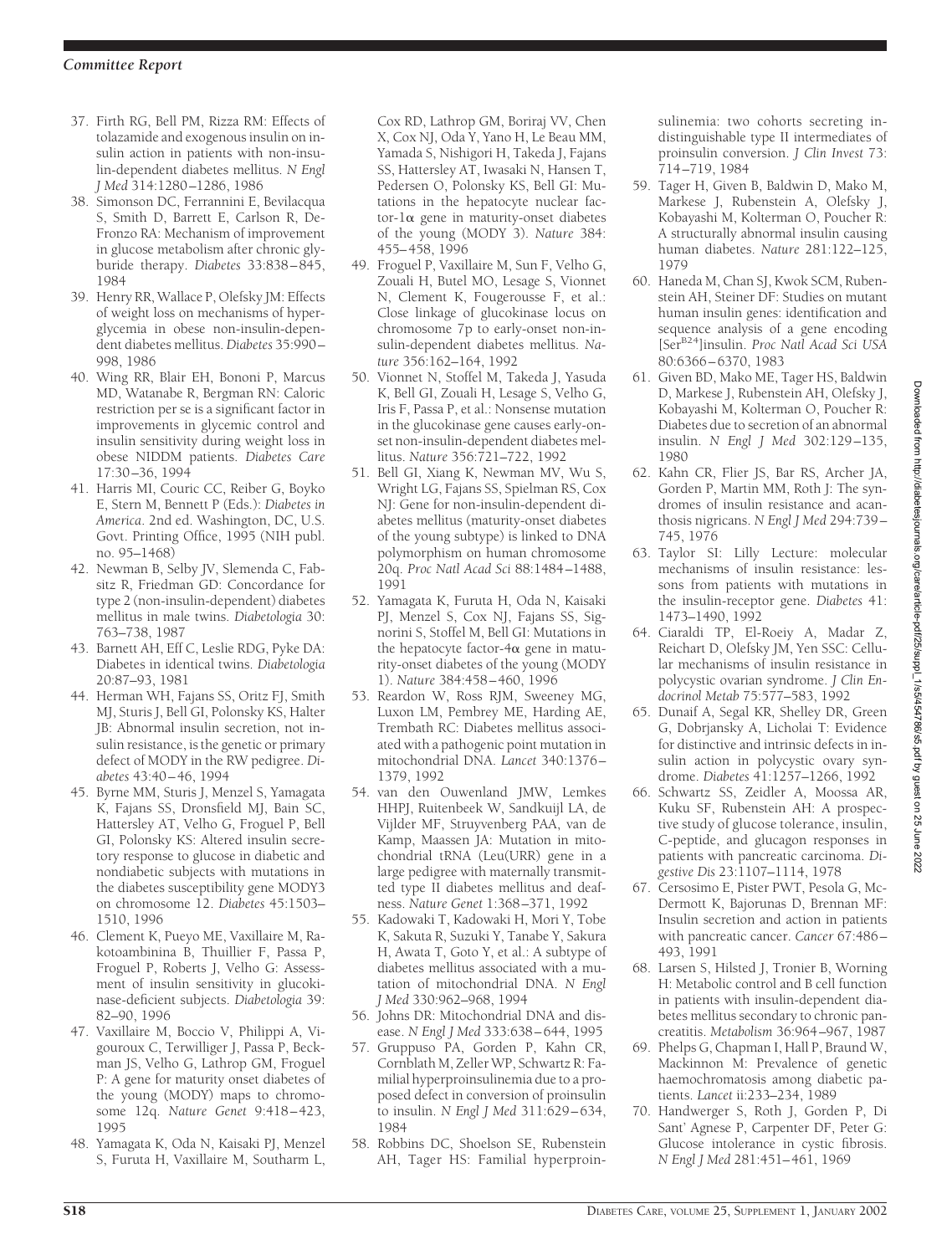- 71. Yajnik CS, Shelgikar KM, Naik SS, Kanitkar SV, Orskov H, Alberti KGMM, Hockaday TDR: The ketoacidosis-resistance in fibro-calculous-pancreaticdiabetes. *Diabetes Res Clin Pract* 15:149– 156, 1992
- 72. Soffer LJ, Iannaccone A, Gabrilove JL: Cushing's syndrome. *Am J Med* 30:129– 146, 1961
- 73. Jadresic A, Banks LM, Child DF, Diamant L, Doyle FH, Fraser TR, Joplin GF: The acromegaly syndrome. *QJ Med* 202: 189–204, 1982
- 74. Stenstrom G, Ernest I, Tisell L: Longterm results in 64 patients operated upon for pheochromocytoma. *Acta Med Scan* 223:345–352, 1988
- 75. Berelowitz M, Eugene HG: Non-insulin dependent diabetes mellitus secondary to other endocrine disorders. In *Diabetes Mellitus*. LeRoith D, Taylor SI, Olefsky JM, Eds. New York, Lippincott-Raven, 1996, p. 496–502
- 76. Conn JW: Hypertension, the potassium ion and impaired carbohydrate tolerance. *N Engl J Med* 273:1135–1143, 1965
- 77. Pandit MK, Burke J, Gustafson AB, Minocha A, Peiris AN: Drug-induced disorders of glucose tolerance. *Ann Int Med* 118:529–540, 1993
- 78. O'Byrne S, Feely J: Effects of drugs on glucose tolerance in non-insulin-dependent diabetes (parts I and II). *Drugs* 40: 203–219, 1990
- 79. Bouchard P, Sai P, Reach G, Caubarrere I, Ganeval D, Assan R: Diabetes mellitus following pentamidine-induced hypoglycemia in humans.*Diabetes* 31:40–45, 1982
- 80. Assan R, Perronne C, Assan D, Chotard L, Mayaud C, Matheron S, Zucman D: Pentamidine-induced derangements of glucose homeostasis. *Diabetes Care* 18: 47–55, 1995
- 81. Gallanosa AG, Spyker DA, Curnow RT: Diabetes mellitus associated with autonomic and peripheral neuropathy after Vacor poisoning: a review. *Clin Toxicol* 18:441–449, 1981
- 82. Esposti MD, Ngo A, Myers MA: Inhibition of mitochondrial complex I may account for IDDM induced by intoxication with rodenticide Vacor. *Diabetes* 45: 1531–1534, 1996
- 83. Fabris P, Betterle C, Floreani A, Greggio NA, de Lazzari F, Naccarato R, Chiaramonte M: Development of type 1 diabetes mellitus during interferon alpha therapy for chronic HCV hepatitis. *Lancet* 340:548, 1992
- 84. Shiba T, Morino Y, Tagawa K, Fujino H, Unuma T: Onset of diabetes with high titer anti-GAD antibody after IFN therapy for chronic hepatitis. *Diabetes Res Clin Pract* 30:237–241, 1996
- 85. Forrest, JA, Menser MA, Burgess JA:

High frequency of diabetes mellitus in young patients with congenital rubella; *Lancet* ii:332–334, 1971

- 86. King ML, Bidwell D, Shaikh A, Voller A, Banatvala JE: Coxsackie-B-virus-specific IgM responses in children with insulindependent (juvenile-onset; type I) diabetes mellitus. *Lancet* i:1397–1399, 1983
- 87. Karjalainen J, Knip M, Hyoty H, Linikki P, Ilonen J, Kaar M-L, Akerblom HK: Relationship between serum insulin antibodies, islet cell antibodies and Coxsackie-B4 and mumps virus-specific antibodies at the clinical manifestation of type I (insulin-dependent) diabetes. *Diabetologia* 31:146–152, 1988
- 88. Pak CY, Eun H, McArthur RG, Yoon J: Association of cytomegalovirus-infection with autoimmune type 1 diabetes. *Lancet* ii:1–4, 1988
- 89. Solimena M, Folli, Aparisi R, Pozza G, De Camilli P: Autoantibodies to GABAnergic neurons and pancreatic beta cells in stiffman syndrome. *N Engl J Med* 41: 347–353, 1992
- 90. Rimoin DL: Genetic syndromes associated with glucose intolerance. In *The Genetics of Diabetes Mellitus*. Berlin, Springer-Verlag, 1976
- 91. Barrett TG, Bundey SE, Macleod AF: Neurodegeneration and diabetes: UK nationwide study of Wolfram (DIDMOAD) syndrome. *Lancet* 346:1458–1463, 1995
- 92. Metzger BE, Organizing Committee: Summary and recommendations of the Third International Workshop-Conference on Gestational Diabetes Mellitus. *Diabetes* 40:197–201, 1991
- 93. Engelgau MM, Herman WH, Smith PJ, German RR, Aubert RE: The epidemiology of diabetes and pregnancy in the U.S., 1988. *Diabetes Care* 18:1029– 1033, 1995
- 94. Coustan DR: Gestational diabetes. In *Diabetes in America*. 2nd ed. Washington, DC, U.S. Govt. Printing Office, 1995 (NIH publ. no. 95–1468), p. 703–717
- 95. Langer O, Rodriguez DA, Xenakis EMJ, McFarland MB, Berkus MD, Arrendondo F: Intensified versus conventional management of gestational diabetes. *Am J Obstet Gynecol* 170:1036–1047, 1994
- 96. Magee MS, Walden CE, Benedetti TJ: Influence of diagnostic criteria on the incidence of gestational diabetes and perinatal morbidity. *JAMA* 269:609–615, 1993
- 97. Cousins L: Obstetric complications. In *Diabetes Mellitus and Pregnancy: Principles and Practice*. 2nd ed. New York, Churchill Livingstone, 1995, p. 455– 468
- 98. O'Sullivan JB, Mahan CM: Criteria for the oral glucose tolerance test in pregnancy. *Diabetes* 13:278, 1964
- 99. O'Sullivan JB: The Boston Gestational Diabetes Studies: review and perspective. In *Carbohydrate Metabolism in Pregnancy and the Newborn*. Sutherland HW, Stowers JM, Pearson DWM, Eds. London, Springer-Verlag, 1989, p. 187–294
- 100. O'Sullivan JB: Diabetes after GDM. *Diabetes* 40 (Suppl. 2):131–135, 1991
- 101. Metzger BE, Cho NH, Roston SM, Radvany R: Prepregnancy weight and antepartum insulin secretion predict glucose tolerance five years after gestational diabetes mellitus. *Diabetes Care* 16:1598– 1605, 1993
- 102. Coustan DR, Carpenter MW, O'Sullivan PS, Carr SR: Gestational diabetes: predictors of subsequent disordered glucose metabolism. *Am J Obstet Gynecol* 168: 1139–1145, 1993
- 103. Kjos SL, Buchanan TA, Greenspoon JS, Montoro M, Bernstein GS, Mestman JH: Gestational diabetes: the prevalence of glucose intolerance and diabetes mellitus in the first two months postpartum. *Am J Obstet Gynecol* 163:93–98, 1990
- 104. Diabetes and pregnancy. In *ACOG Technical Bulletin* 200, 1994
- 105. Carpenter MW, Coustan DR: Criteria for screening tests for gestational diabetes. *Am J Obstet Gynecol* 144:768–773, 1982
- 106. Sacks DA, Abu-Fadil S, Greenspoon JS: Do the current standards for glucose tolerance testing in pregnancy represent a valid conversion of O'Sullivan's original criteria? *Am J Obstet Gynecol* 161:638– 641, 1989
- 107. Neiger R, Coustan DR: Are the current ACOG glucose tolerance test criteria sensitive enough? *Obstet Gynecol* 78: 1117–1120, 1991
- 108. Naylor CD, Sermer M, Chen E, Sykora K: Caesarean delivery in relation to birth weight and gestational glucose tolerance. *JAMA* 275:1265–1270, 1996
- 109. Pettitt DJ, Bennett PH, Hanson RL, Narayan KMV, Knowler WC: Comparison of World Health Organization and National Diabetes Data Group procedures to detect abnormalities of glucose tolerance during pregnancy. *Diabetes Care* 17:1264–1268, 1994
- 110. Sacks DA, Greenspoon JS, Abu-Fadil S, Henry HM, Wolde-Tsadik G, Yao JF: Toward universal criteria for gestational diabetes: the 75-gram glucose tolerance test in pregnancy. *Am J Obstet Gynecol* 172:607–614, 1995
- 111. Deerochanawong C, Putiyanum C, Wongsuryrat M, Serirat S, Jinayon P: Comparison of National Diabetes Data Group and World Health Organization criteria for detecting gestational diabetes mellitus. *Diabetologia* 39:1070–1073, 1996
- 111a.Metzger BE, Coustan DR: Summary and recommendations of the Fourth Interna-